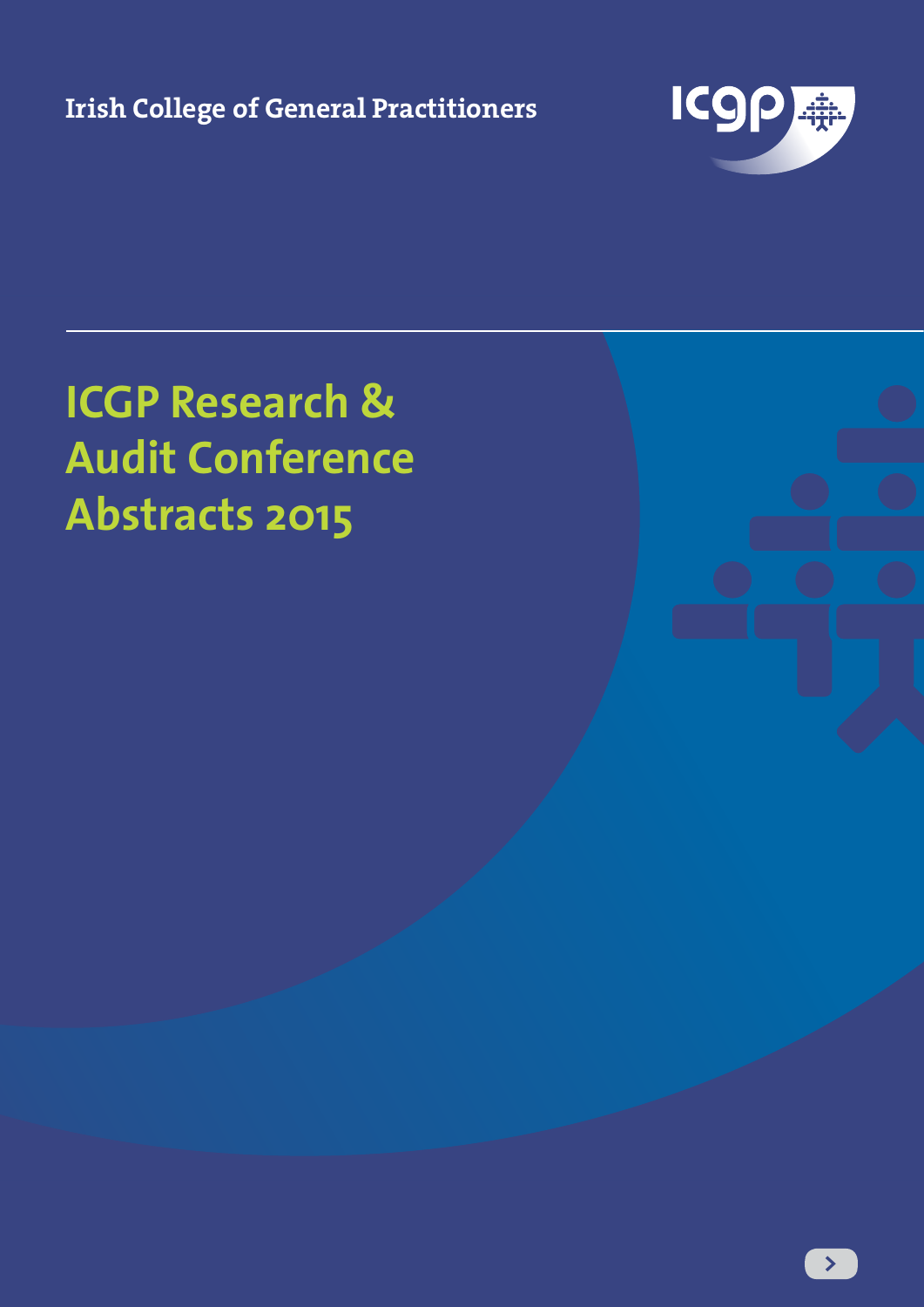#### *ACKNOWLEDGEMENTS*

The ICGP wishes to acknowledge the contribution in compiling this document from Sally-Anne O'Neill (Administrator) and Laura Smyth (Web Editor). We thank the researchers who agreed for their abstracts to be included.

#### *NOTES*

References and further information are available on request from the author(s). The lists from other sources are complete and hence there may be an overlap between lists. The related abstracts may have been presented at the ICGP Research and Audit Conference in 2015 and hence may also be included.

#### *DISCLAIMER*

The contents of this document are intended as a snapshot guide only and although every effort has been made to ensure that the contents are correct, the ICGP and its agents cannot be held responsible for inaccuracies or incompleteness. The contents are based on abstracts submitted and accepted for presentation at the ICGP Research and Audit Conference in 2015.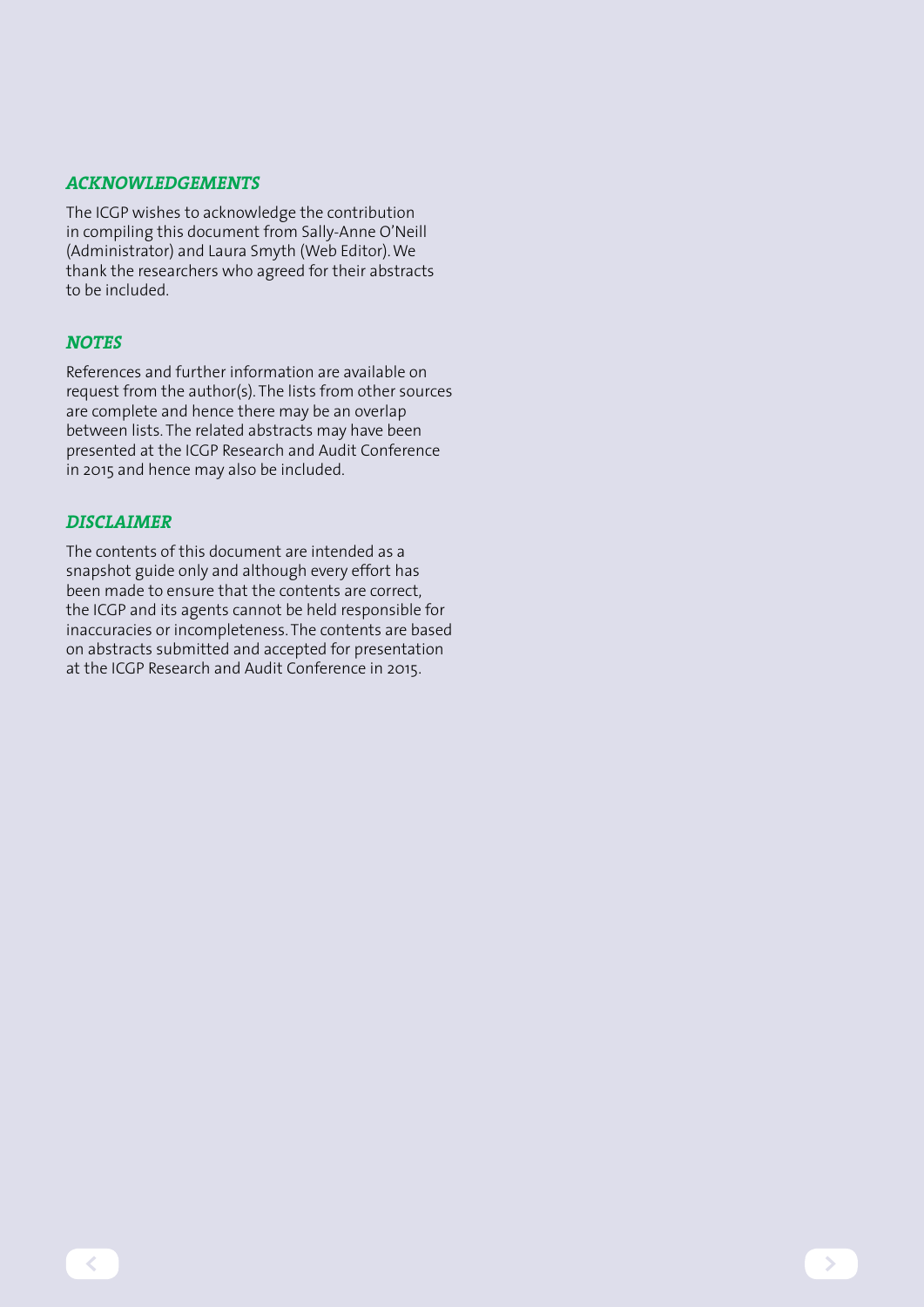# **TABLE OF CONTENTS**

# **CONFERENCE ABSTRACTS**

| An audit on diabetes care in general practice; comparing the IPCRN audit<br>tool to manual audit                                                                             | $\mathbf{1}$    |
|------------------------------------------------------------------------------------------------------------------------------------------------------------------------------|-----------------|
| Screening for postnatal depression - the patient's perspective                                                                                                               | $\overline{3}$  |
| Evaluation of the GP - Out-of-hours palliative care handover form                                                                                                            | $\overline{4}$  |
| Primary care referral letters to the Emergency Department - an audit of<br>the National Standardised Patient Referral Template                                               | 5               |
| A quantitative analysis of our patients' knowledge of the medical services<br>provided at our general practice surgery                                                       | 6               |
| Cross-sectional survey of general practitioners' and community<br>pharmacists' opinions on medication management at transitions of care<br>in Ireland                        | $\overline{7}$  |
| Improving access to primary care services for marginalised groups -<br>participatory research in action!                                                                     | 8               |
| Effects of an eight-week supervised, structured lifestyle modification<br>programme on anthropometric, metabolic and cardiovascular risk factors<br>in severely obese adults | 9               |
| Illicit use of prescription medication among medical students in Ireland                                                                                                     | 10 <sup>°</sup> |
| A primary care audit of inappropriate non-steroidal anti-inflammatory<br>prescription in patients with chronic kidney disease                                                | 12              |
| How acrochordons predict metabolic characteristics and their response<br>to structured lifestyle modification. The STAMP study cohort                                        | 13              |
| Audit on the management of anaemia in pregnancy in Stranorlar Health<br>Centre, Co. Donegal                                                                                  | 14              |
| Influenza vaccine uptake among pregnant women during flu season in a<br>rural practice - audit                                                                               | 15              |
| <b>Listings of Research From Other Sources</b>                                                                                                                               |                 |
| ICGP research ethics approved projects 2015                                                                                                                                  | 16              |
| Projects approved for funding under the ICGP Research and Education<br>Foundation 2015                                                                                       | 17              |

*[Travel Bursaries 2015](#page-19-0) 17*

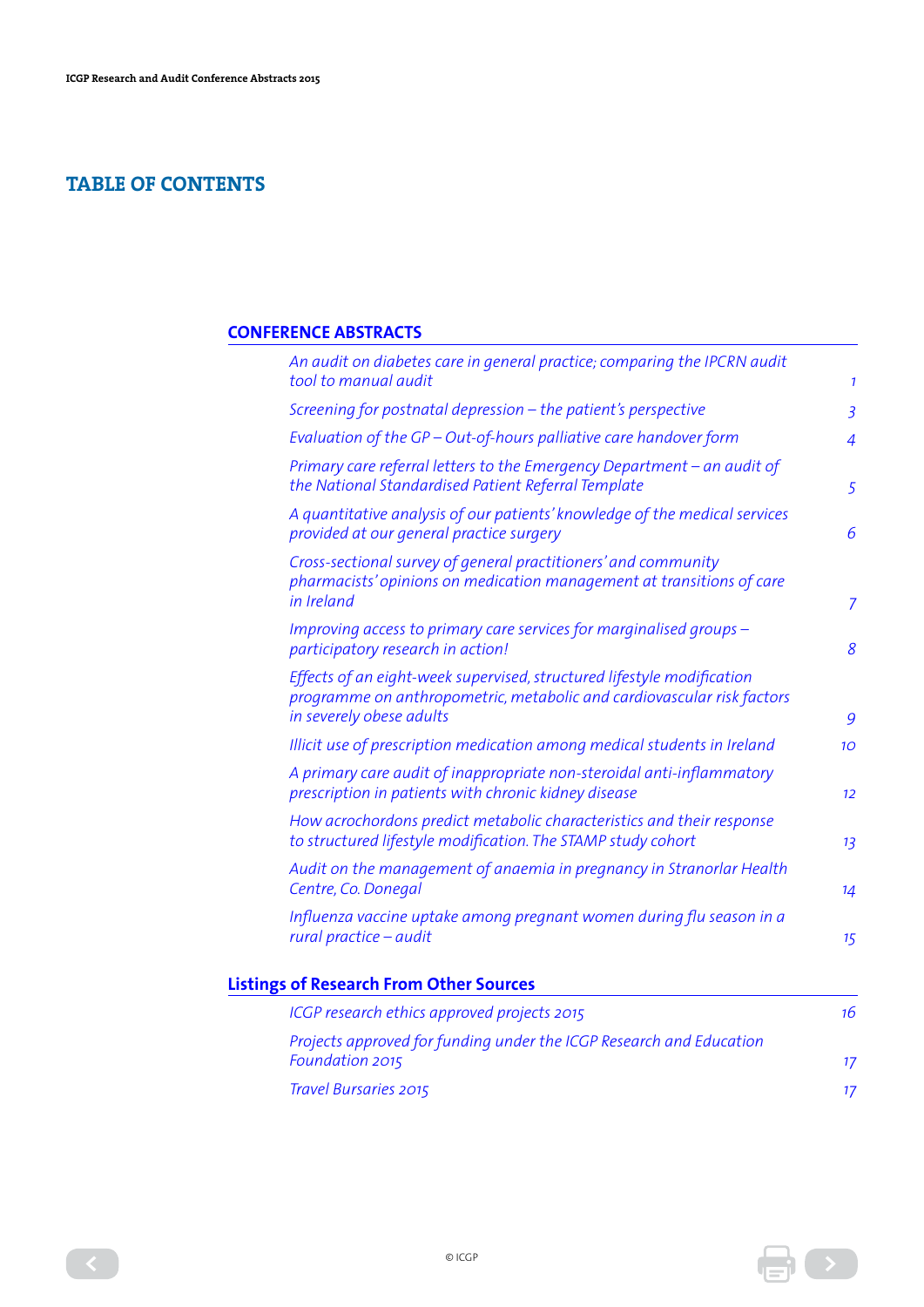# <span id="page-3-0"></span>**An audit on diabetes care in general practice; comparing the IPCRN audit tool to manual audit**

*N. Flynn*

# *Introduction*

Type 2 diabetes has reached epidemic proportions in the western world, affecting nearly 1 in 20 Irish adults<sup>1</sup>, costing approximately €2,468 per patient annually<sup>2</sup>. An audit on diabetic care in our practice was completed in 2013–14 using the IPCRN audit tool on Helix software. Some inaccuracies were noted. The register did not reflect the number of active diabetic patients and documented risk factors were not all identified by the IPCRN. Changes were made and it was repeated in 2014–15.

# *Methods*

A register of patients coded with ICPC2; T89 and T90 was established electronically. The final register included 131. A diabetic liaison nurse joined the practice in April 2014. Helix refined data for extraction and changed hospital laboratory terminology ('U+E' to 'creatinine'). All diabetic patients were invited for review. The repeat IPCRN audit in April 2015 showed little improvement and some disimprovement. A manual audit was carried out to validate the IPCRN tool.

# *Results*

The IPCRN identified 150 diabetics in 2014 vs 144 in 2015. Documentation improved in smoking (1% to 5%), creatinine (0% to 41%), and HbA1c (69% to 73%), however, the number achieving HbA1c targets disimproved. Documentation reduced in BMI (18% to 15%) and cholesterol (67% to 65%). 100% recorded achieved cholesterol targets (≤5mmol/l) in both years. Documentation of blood pressure (68%) and waist circumference (0%) did not change. The number achieving BP targets improved. The manual audit, 5 days later, examined the identical time period. Four inactive patients on the register were excluded, bringing the total to 127. The IPCRN 2015 results vs the manual audit showed an underestimation of documentation – smoking  $(5\%$  vs  $64\%)$ , creatinine  $(41\%$  vs  $77\%)$ , HbA1c  $(73\%$ vs 81%), cholesterol (65% vs 72%), BP (68% vs 78%) and waist circumference (0% vs 29%). The IPCRN in both years found 100% of documented cholesterol was at target vs only 80% in the manual audit. BMI documentation was overestimated by IPCRN (15% vs 11%).

# *Conclusions*

Manual validation showed discrepancies with IPCRN data. Compatibility with GP software should be examined when using this tool.

*<sup>2</sup> Nolan JJ et al. The cost of treating type 2 Diabetes (CODEIRE study). Irish Medical journal 2006; 99(10); 307–10*





*<sup>1</sup> Harkins V. A practical guide to integrated type 2 diabetes care. ICGP 2008*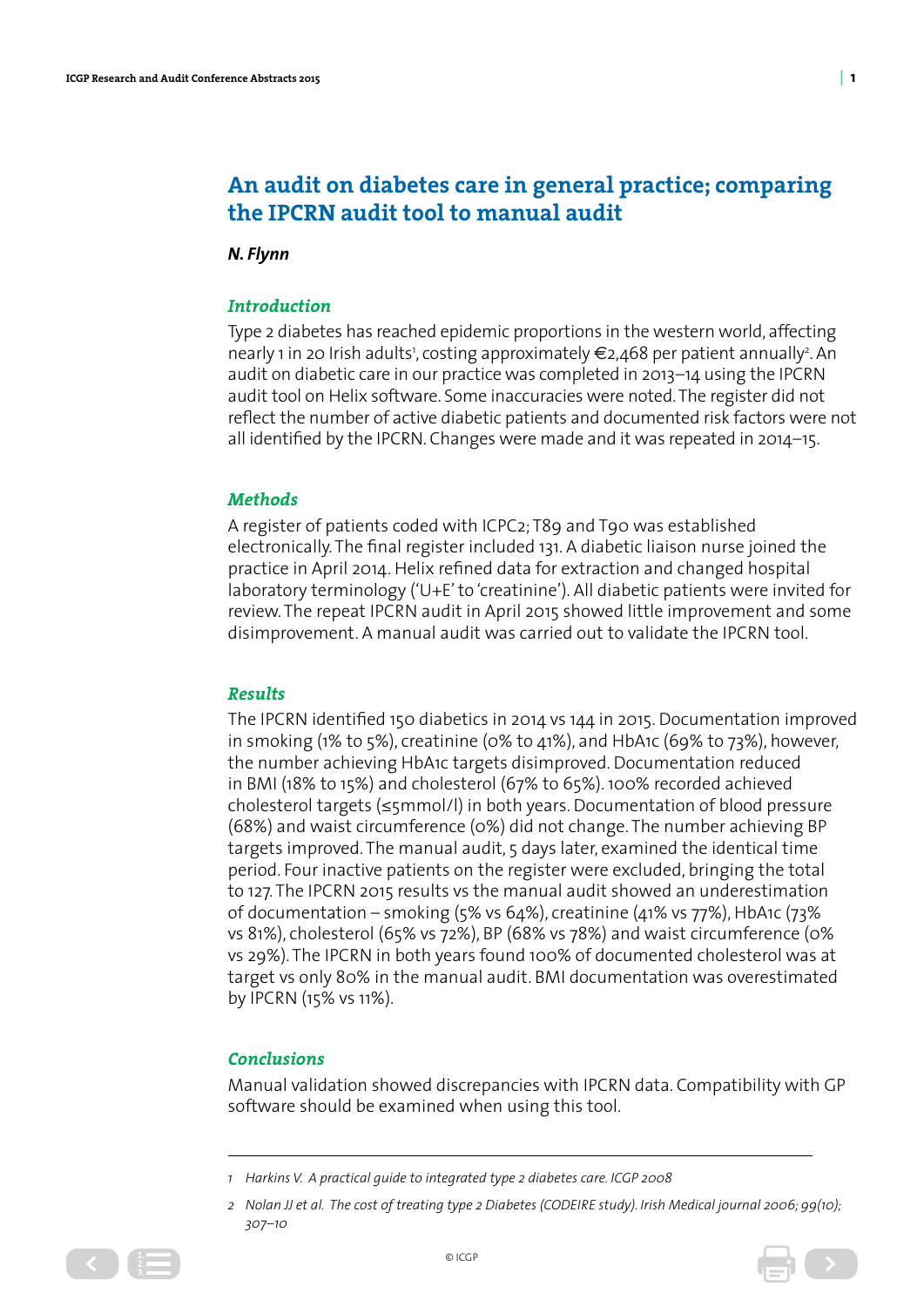# **Psychosocial aspect of epilepsy in Ireland: a qualitative study of patient experience**

#### *S. Gavin*

# *Introduction*

Epilepsy is a stigmatising chronic disease that is associated with a considerable psychosocial burden. Much of the research to date in relation to the experiences of living with epilepsy has adopted a quantitative methodology and whilst such research is of value, there remains a paucity of research that focuses on exploring the individual's experience. Such research is necessary to broaden understanding and knowledge about the experience of living with epilepsy to further inform practice. The purpose of this study is to explore, describe and better understand the experience of living with epilepsy diagnosed in adulthood including the experience of treatment.

# *Methods*

Qualitative study based on semi structured, in-depth, one-to-one interviews with a purposive sample of 12 people with epilepsy (9 female, 3 male, mean age 35 years), recruited from general practice. Interpretative phenomenological analysis was used to analyse the transcribed interviews and explore the emotional and psychosocial impacts of living with epilepsy.

# *Results*

Four distinct themes emerged following analysis of the data: (1) feelings of fear (including fear of seizures, fear of rejection, fear of stigma and fear of injury during a seizure); (2) medication (including issues with prescribing, medication adherence, and medication side effects); (3) social factors (including protectiveness and support, stigma, secrecy and concealment, lack of independence and alcohol; and (4) emotions (including frustration, anger, guilt and shame). This research identified considerable overlap between feelings of fear and perceived stigma, issues affecting adherence with medication and perceptions regarding side effects and prescribing choices. There was also a relationship between feelings of stigma, need for secrecy and feelings of discrimination. Many experienced feelings of guilt and being a burden to their families. There was limited independence, compounded by driving restrictions and frustration with perceived and real barriers to achieving academic and professional goals.

# *Conclusions*

 $\left( \begin{array}{c} 1 \\ 2 \\ 3 \end{array} \right)$ 

In exploring the experience of living with epilepsy this study highlights the broad impact that epilepsy can have on a person's life. The findings have implications for the management of persons with epilepsy and suggest that the implementation of a model of care that addresses complex biopsychosocial needs is a priority.

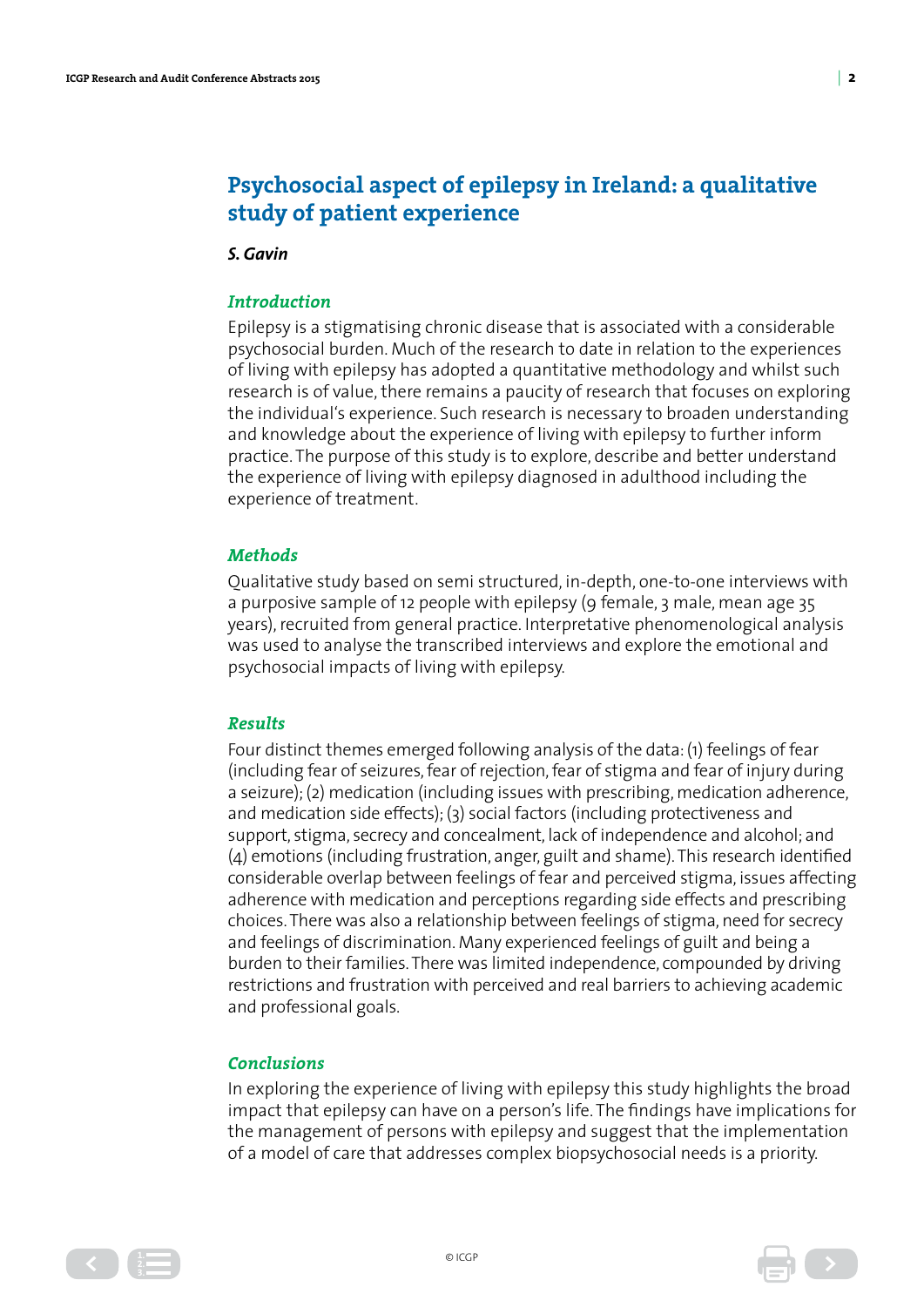# <span id="page-5-0"></span>**Screening for postnatal depression – the patient's perspective**

#### *E. Cantwell, E. McManus, C. McKenna*

#### *Introduction*

Postnatal depression (PND) is a type of depression affecting 10–15% of women following childbirth. PND has adverse effects on parenting, maternal bonding and both the mother's and baby's emotional wellbeing. Many women are able to hide their PND, however, they suffer the condition as an internal misery.

General practitioners (GPs) are one of the main points of contact for new mothers and babies within the health service. Therefore they are in a prime position to screen, educate and treat PND. There is a dearth of data in the Irish setting in relation to PND in primary care. The purpose of this study was to provide insight into women's own experiences and opinions of screening for postnatal depression.

#### *Methods*

At three GP practices, all women who had attended for antenatal care in the past 5 years were asked to complete an anonymous questionnaire. The questionnaire looked at the woman's own experiences of being asked about symptoms of PND and their attitudes towards screening and potential barriers that may prevent women from attending their GP with PND.

#### *Results*

Of the 141 women who replied, 70.9% recalled being asked about their mood in the postnatal period. 40.4% remember being asked by their GP. 70.2% indicated they had been "Comfortable" to "Very comfortable" talking about their mood postnatally. 94.3% felt it was a good idea to screen for PND. 42% of women thought that the GP would be a woman's first choice for help if she was suffering with PND. The greatest perceived barrier to attending a GP with PND were "Being embarrassed to talk about personal matters" (72.3%).

#### *Conclusions*

 $\left( \begin{array}{c} 1 \\ 2 \\ 3 \end{array} \right)$ 

From these results it appears although most women are being asked about their mood in the postnatal period, less than half recall these questions being asked by their GP. Promisingly the majority of women felt comfortable talking about their mood and feel PND screening is a good idea. Being aware of the potential barriers preventing women seeking help will hopefully raise awareness amongst GPs and stimulate further research into this area.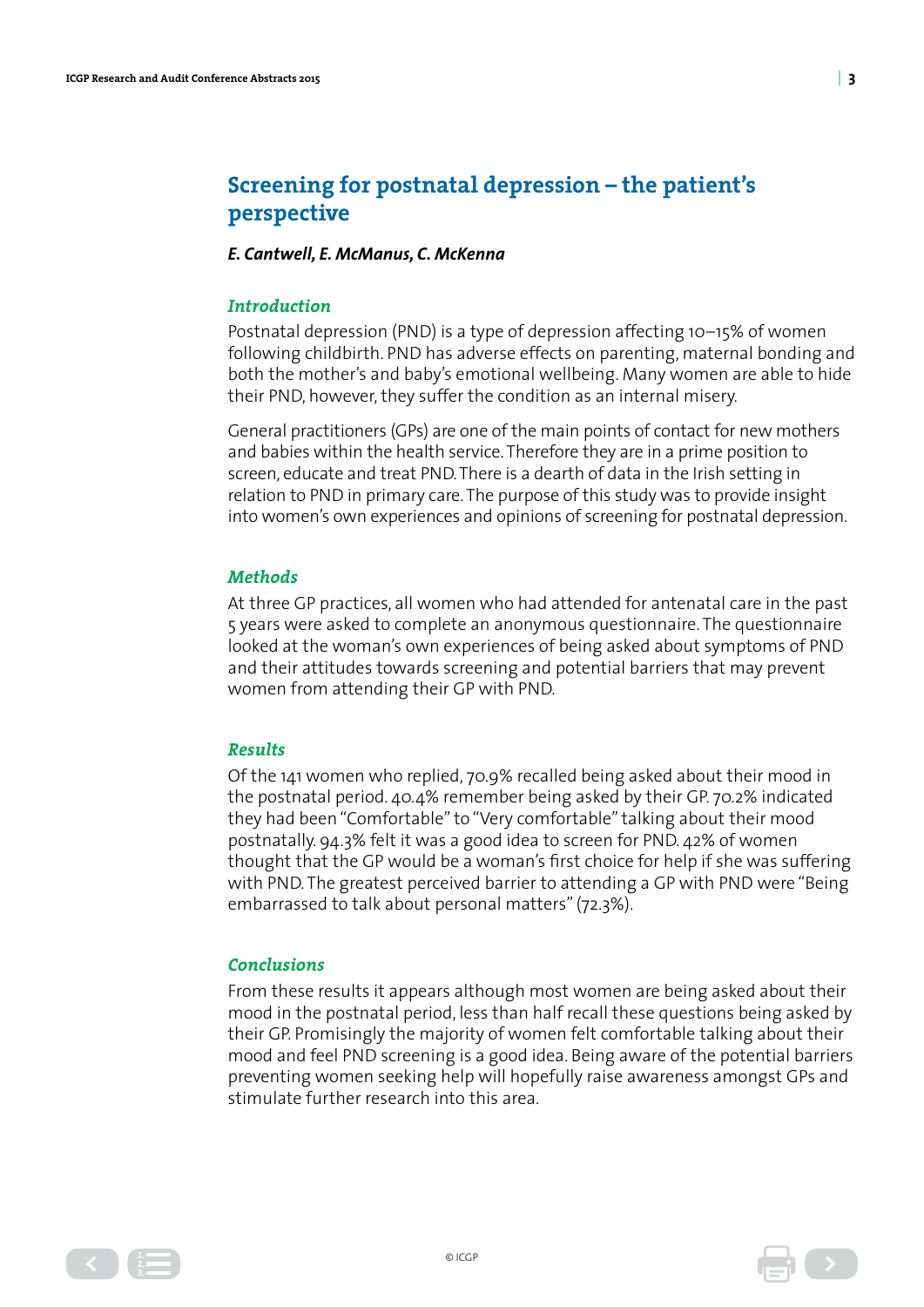# <span id="page-6-0"></span>**Evaluation of the GP – Out-of-hours palliative care handover form**

#### *P. Gregan, E. Shanahan A. Heffernan, M, Lynch*

# *Introduction*

The need to develop a standardised information transfer process from GPs to the out-of-hours (OOH) service for patients with palliative care needs was identified as a priority in the Irish Hospice Foundation (IHF)/ICGP/HSE, Primary Palliative Care (PPC) in Ireland Report (2011). This is supported by Kiely (2013) who found that 96% of Irish GPs would value such a system. Subsequently in 2012, as part of the IHF PPC Programme a project commenced to develop a palliative care information transfer process. A GP – OOH Palliative Care handover form was developed and pre-piloted in 2013. After this, the form was redesigned. A guidance document and information leaflet was developed to support the implementation of the form in one geographical area.

# *Methods*

A mixed methods approach was used. Quantitative data from 60 forms received during a 6 month time frame was gathered. Information about field completion, diagnoses and phone calls made to the OOH provider was collated. A series of qualitative interviews took place with GPs (N=7) and triage nurses (N=7) who used the form, with healthcare workers in residential centres  $(n=5)$  and members of the specialist palliative care community ( $N=3$ ) who hadn't used the form as part of the evaluation. Interviews were recorded and data analysed for key themes.

# *Results*

Below are themes arising from the evaluation.

- **•** The form aids communication between GPs and the OOH service provider.
- **•** The form benefits patients with palliative care needs in that it supports continuity of care and works as a tool to offer reassurance in the absence of the GP.
- **•** An electronic version of the form would be useful.
- **•** Education is required around not attempting cardiopulmonary resuscitation.
- **•** All the necessary 'fields' are included on the form to fulfil its purpose.
- **•** The form should be rolled out nationally and has potential for use in other settings.

# *Conclusions*

The use of such an information transfer system enhances the care that people receive in the community and supports continuity of care. Next steps include developing an electronic version of the form and rolling it out to other service providers across Ireland.

 $\left( \begin{array}{c} 1 \\ 2 \\ 3 \end{array} \right)$ 

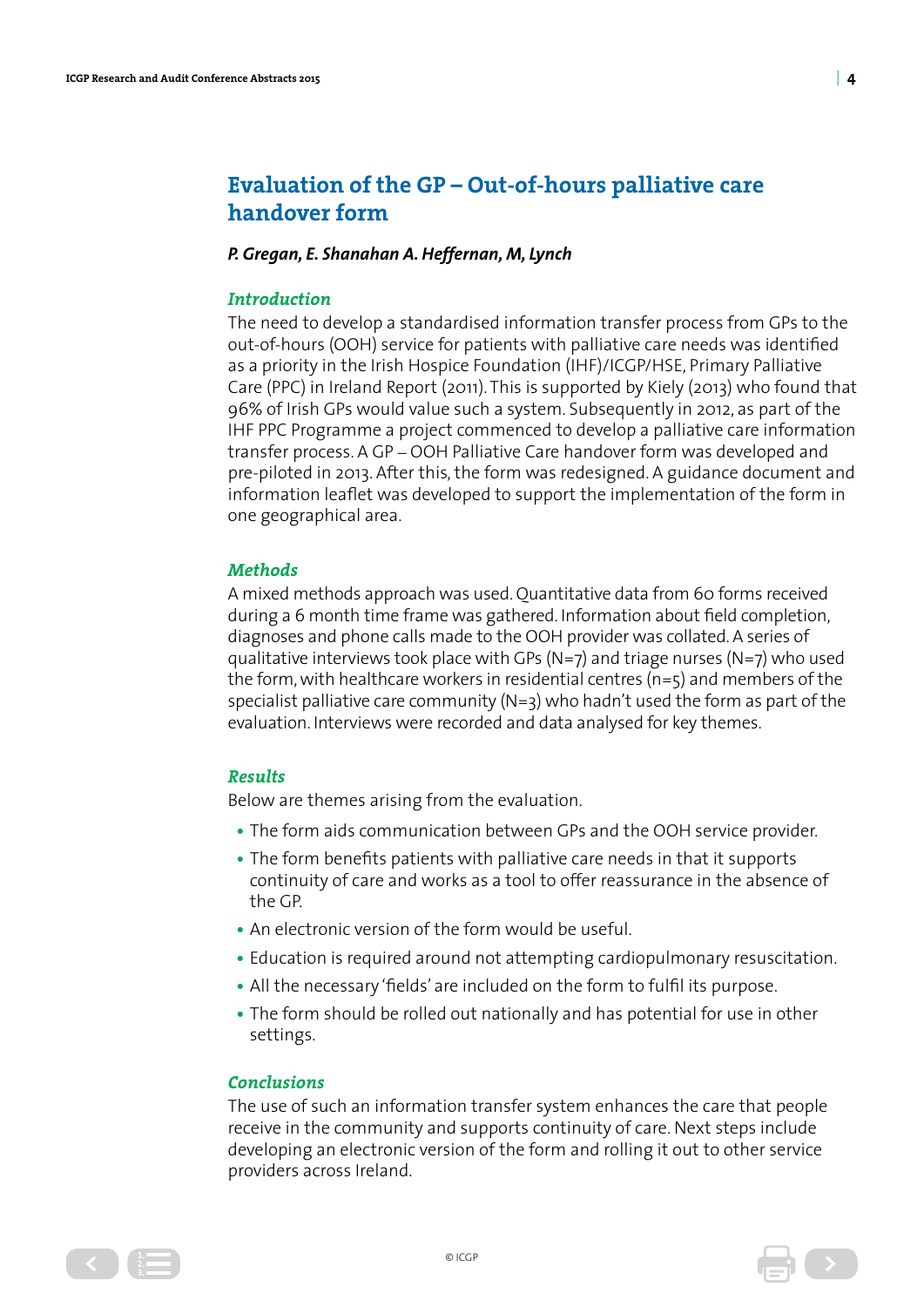# <span id="page-7-0"></span>**Primary care referral letters to the Emergency Department – an audit of the National Standardised Patient Referral Template**

#### *B. McAuliffe, J. Brennan, C. Hayden, B. McAuliffe, D. Shields*

# *Introduction*

Effective communication at the interface of primary and secondary care is critical for the provision of effective, high quality and safe patient care. The aim of this audit was to examine current standards and the use of the National Standardised Patient Referral Template when referring from general practice to St James's Emergency Department.

# *Methods*

GP letters received by the Emergency Department of St James's Hospital over a one week period in October 2013 were reviewed retrospectively and examined under the following headings:

- **•** Legible GP name
- **•** GP Medical Council registration number
- **•** GP contact details
- **•** Reason for referral and/or anticipated outcome
- **•** Symptoms
- **•** Examination findings
- **•** Past medical history
- **•** Medication list
- **•** Allergies

Results were distributed to a sample of general practitioners within the St James's catchment area along with information on the referral template. Also included was a questionnaire seeking feedback on discharge letters from the Emergency Department. Referral letters from a one week period in May 2014 were then reaudited, and requested feedback collated.

# *Results*

188 GP referral letters were received by the Emergency Department over a one week period in October 2013.

64% of these letters were typed and 14% were from an on call service. Only one referral of the 188 used the National Standardised Patient Referral Template. Information pertaining to allergies was documented in only 22% of letters.

Results on re-audit in May 2014 demonstrated little difference from the October 2013 data. 63% of letters were typed with 8% coming from an on call service.

# *Conclusions*

 $\left( \begin{array}{c} 1 \\ 2 \\ 3 \end{array} \right)$ 

This study demonstrates that the National Standardised Patient Referral Template is not being used routinely for referrals from general practice to the emergency department in St James's Hospital. Significantly, it shows that referral letters are falling short of the desired standards in the identification of the referring doctor and inclusion of essential clinical data. While our model for intervention proved unsuccessful, it is recognised that development of the interface between primary and secondary care should be prioritised in order to improve continuity of care.

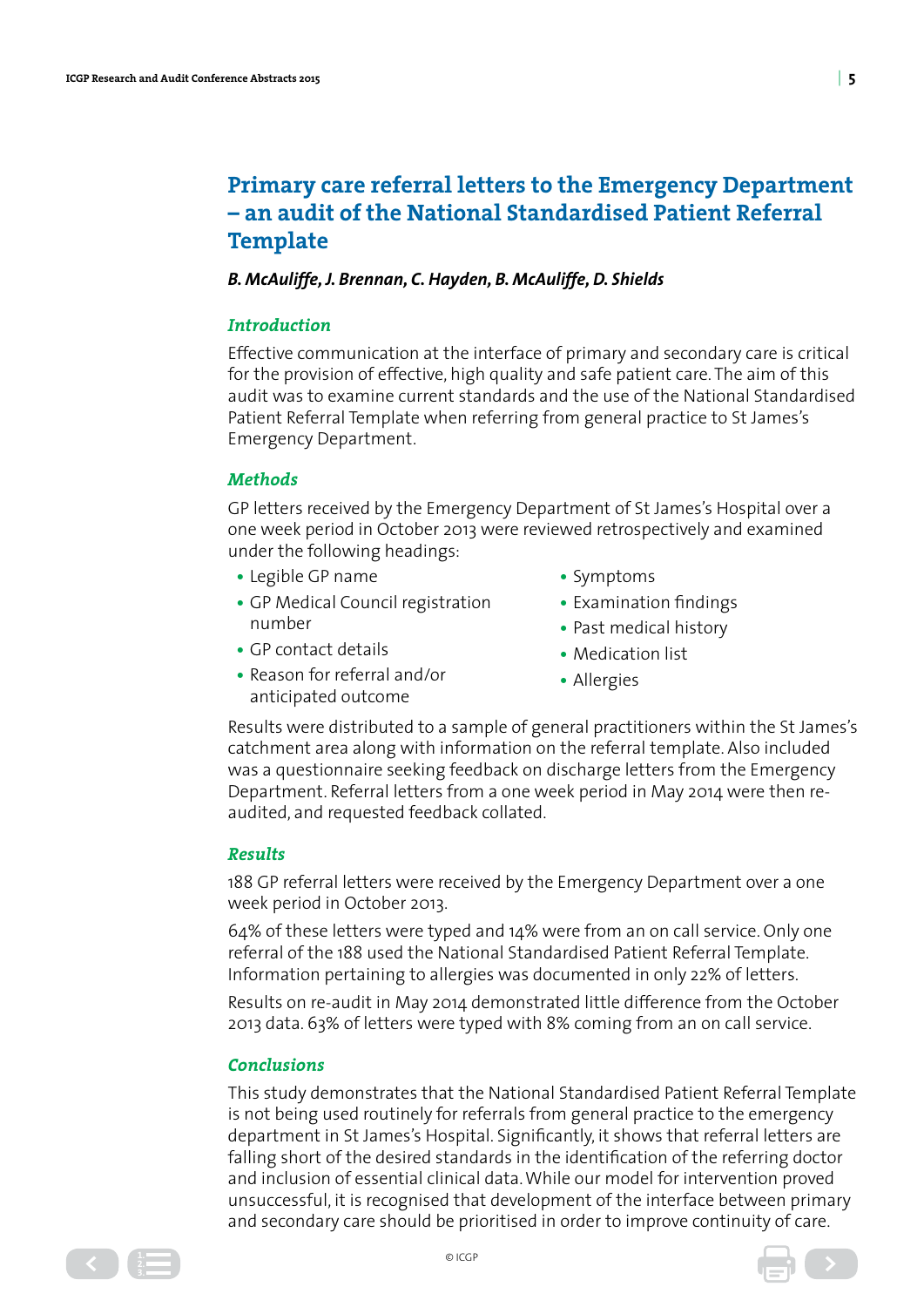# <span id="page-8-0"></span>**A quantitative analysis of our patients' knowledge of the medical services provided at our general practice surgery**

*A. Barry* 

#### *Introduction*

The researcher works as a general practitioner in a deprived, urban area of Dublin. Many medical services are available at the surgery to the patients, most of whom have medical cards. The researcher's anecdotal experience was that many patients were unaware of existing medical services and were availing of services, provided at our clinic, elsewhere. The objective of the study was to gather data on existing knowledge of services and the means by which this communication of the services could be enhanced.

#### *Methods*

There were two methodologies used in this study: questionnaires and semistructured interviews. 150 questionnaires were distributed, by reception staff, to patients at the surgery. In addition, three semi-structured interviews with two GPs and one practice nurse were conducted.

# *Results*

The overall awareness of the medical services varied depending on the specific services. Those most commonly performed services were the most well-known. Of the means of improving communication with patients, poster boards in the surgery and the use of social media were the most cited.

The capacity for the surgery to provide the extensive list of services on offer was discussed during the interviews with the GPs.

# *Conclusions*

 $\left( \begin{array}{c} 1 \\ 2 \\ 3 \end{array} \right)$ 

Management should decide how much time they wish to make available to those services that are infrequently provided and whether the capacity exists in order to do so. Further research may be required to ascertain means of improving the marketing of our services to our patients.

© ICGP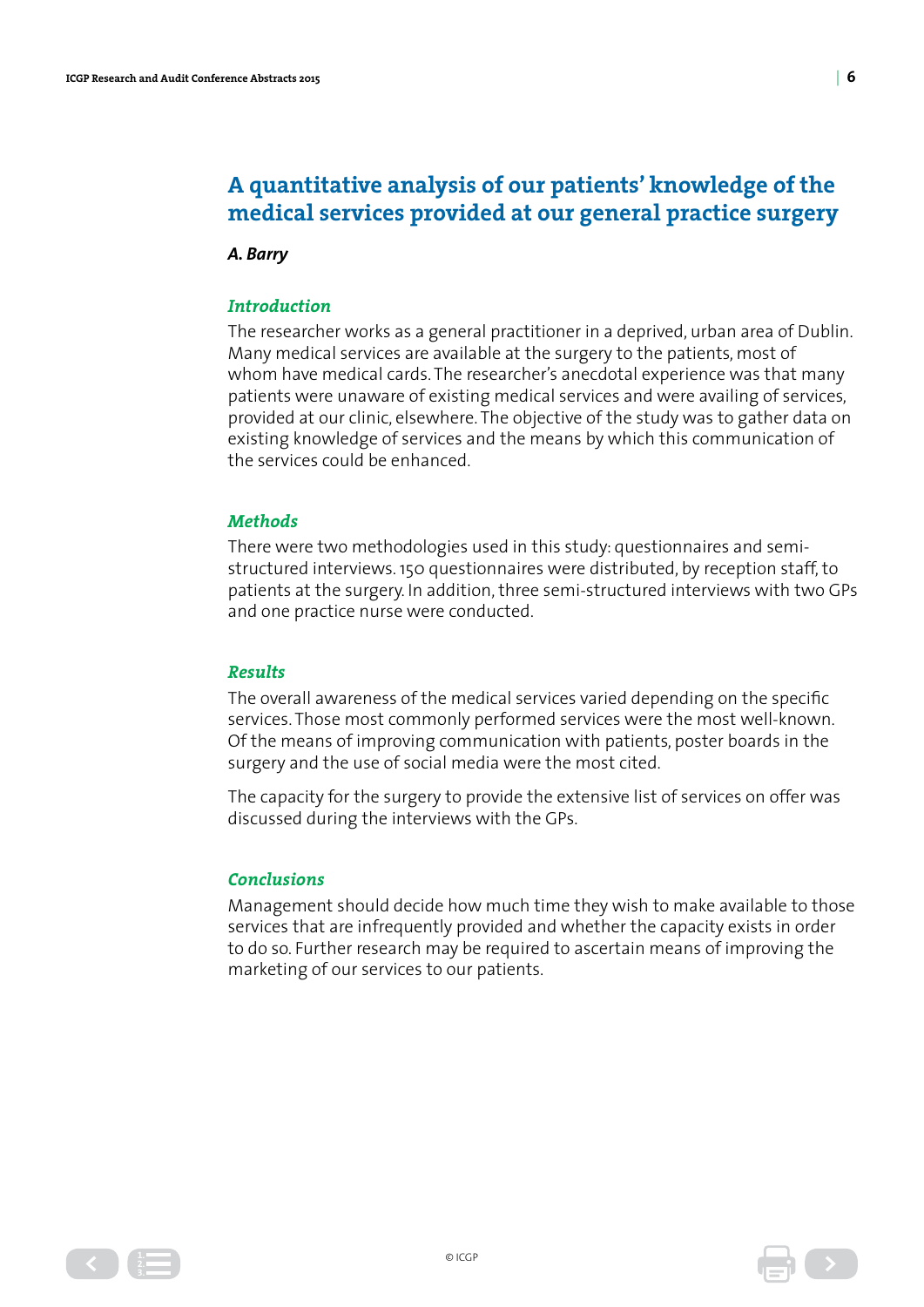# <span id="page-9-0"></span>**Cross-sectional survey of general practitioners' and community pharmacists' opinions on medication management at transitions of care in Ireland**

#### *P. Redmond*

# *Introduction*

Prescribing is one of the most frequent interventions. Despite this, errors are common and occur frequently at transitions of care. There is a lack of national data on the opinions of community healthcare providers on medication management between secondary and primary care. The overall aim of this study was to gather information from general practitioners (GPs) and community pharmacists (CPs) on current practices of medication management, specifically medication reconciliation as patients transition in care.

# *Methods*

An electronic survey was distributed to 2,675 GPs and GP registrars as well as 2,382 CPs. A working group of experts, drawn from practising GPs and pharmacists, devised the items within the questionnaire. Specific areas addressed included electronic communication, computerised prescribing records, the handling of actual and potential prescribing errors and personal professional experiences of critical incidents arising from possible communication errors.

# *Results*

There was an overall response rate of 20% (1,014 respondents – 554 GPs/registrars and 460 CPs). >90% of GPs and CPs use computerised prescribing. 35% of GPs reported receiving electronic communications from hospitals, with 60% having no formal system of medication reconciliation. Both groups reported a positive relationship with each other (62% of GPs and 52% of CPs described it as very good) but had more mixed views when asked about the relationship with secondary care. CPs (86%) and GPs (87%) were in favour of expanding the role for hospital pharmacists in identifying and preventing prescribing errors. Alarmingly >80% of both groups could clearly recall prescribing errors they had witnessed. Thematic analysis underlined the positive relationship between GPs and CPs, a possible greater role for hospital pharmacists, a lack of ICT interoperability, vulnerable patients, poor communication between HCPs and frustrations with unclear lines of responsibility.

# *Conclusions*

 $\left( \begin{array}{c} 1 \\ 2 \\ 3 \end{array} \right)$ 

Poor inter professional communication and medication errors are features of the primary/secondary care transition. There is a clear need for an improved medication management system.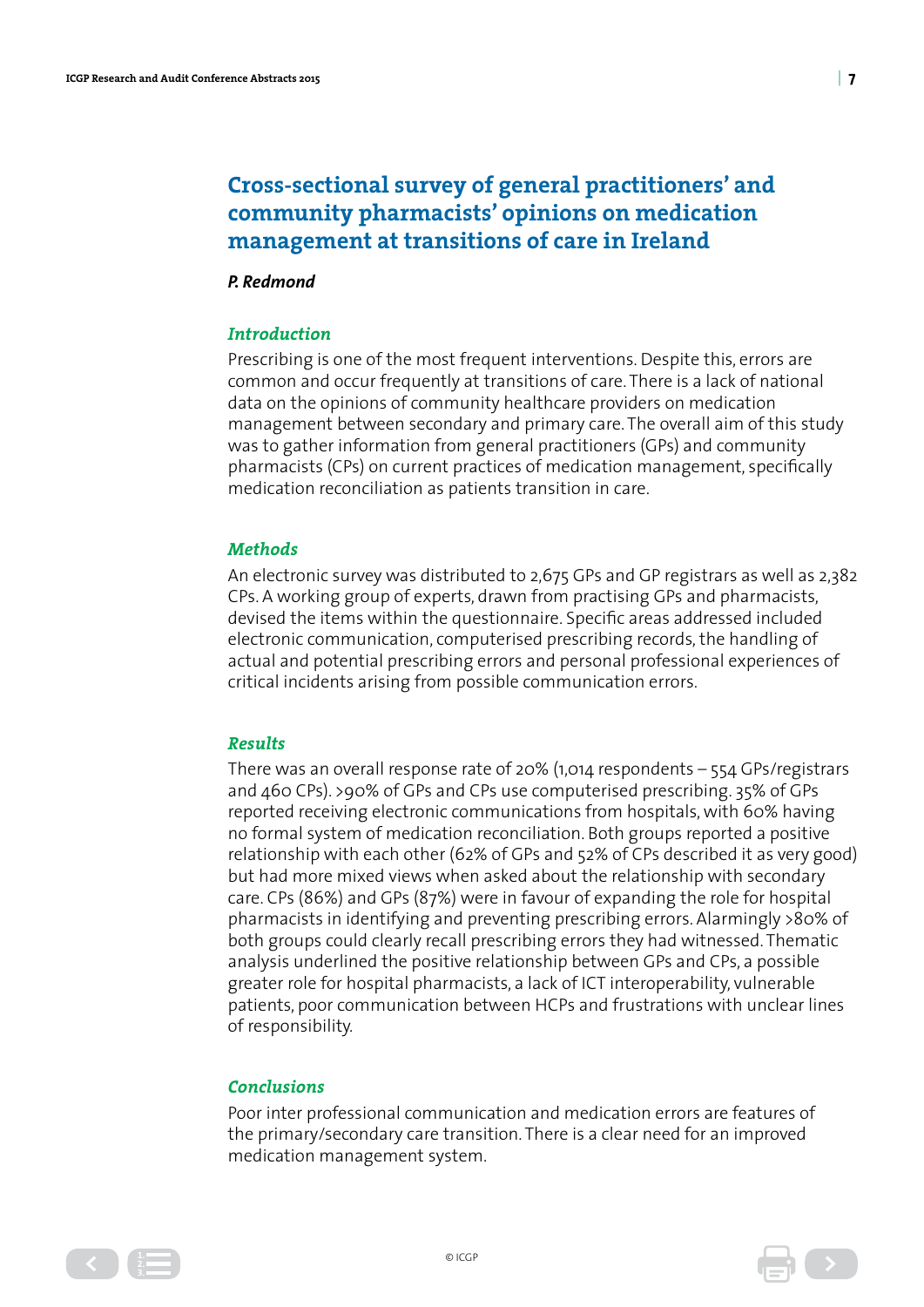# <span id="page-10-0"></span>**Improving access to primary care services for marginalised groups – participatory research in action!**

# *P. O' Donnell, E. Tierney, A. O'Carroll, R. O'Connor, C. O'Riordan, N. Reyhani, C. McDonnell, A. MacFarlane*

# *Introduction*

According to the World Health Organisation, primary care should be accessible, acceptable and available to all people equally. There are policy imperatives to include patients in the planning of primary healthcare initiatives. However, some groups have more difficulty in accessing primary healthcare than others and their voice is absent from planning processes. The aim of this study was to consult with marginalised groups to explore their experiences of accessing primary healthcare and identify their priorities for the delivery of care.

# *Methods*

This qualitative study used participatory learning and action (PLA) methods. Using purposeful sampling, we recruited members of marginalised groups in an urban area who were known to have difficulty accessing primary healthcare (n=11). We ran two focus groups with each marginalised group, initially to brainstorm experiences of accessing primary healthcare, and then to concentrate on ranking solutions in order of priority for attention by service planners. Data were co-analysed by researchers and participants following principles of inductive thematic analysis. Data from all six focus groups were examined by the research team for overarching themes.

# *Results*

Five overarching themes were documented: (i) home/accommodation, (ii) culture, (iii) personal experience, (iv) good care and (v) vicious circle. Many of these themes describe issues around the social determinants of health including how personal mental health and societal discrimination can be barriers to healthcare. The importance of communication and building trust with healthcare providers was discussed, as negative experiences can deter seeking care. The concept of a vicious circle of ill health leading to personal chaos and creating barriers to access was also uncovered.

# *Conclusions*

 $\left( \begin{array}{c} 1 \\ 2 \\ 3 \end{array} \right)$ 

PLA is a valuable method for supporting participants whose voices are absent from planning healthcare to identify priorities for their healthcare. Findings indicate the need for solutions to complex personal and structural problems that create barriers to healthcare for those who need it most.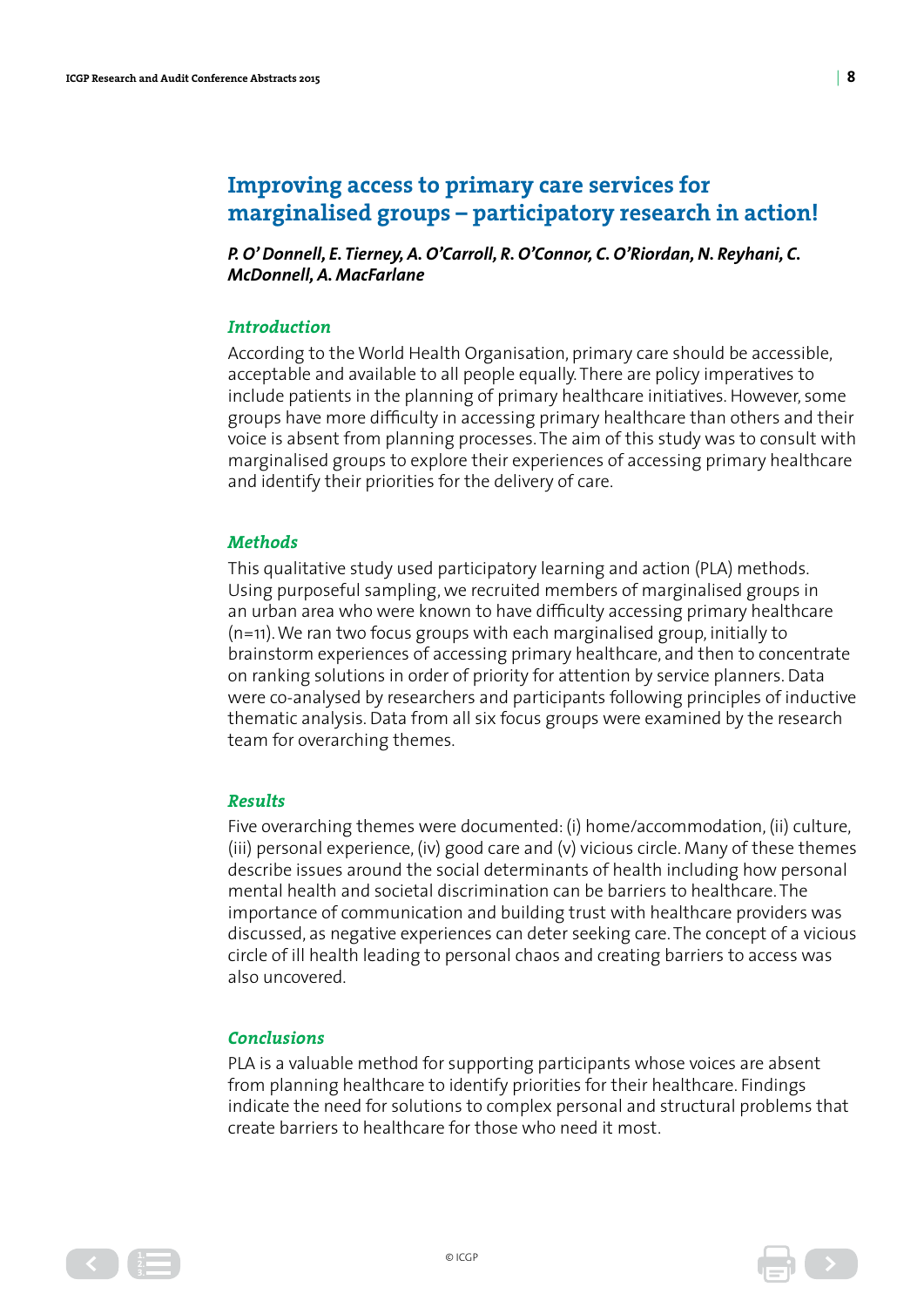# <span id="page-11-0"></span>**Effects of an eight-week supervised, structured lifestyle modification programme on anthropometric, metabolic and cardiovascular risk factors in severely obese adults**

#### *C. Crowe*

# *Introduction*

Lifestyle modification is fundamental to obesity treatment. We sought to describe changes in anthropometric and metabolic characteristics in a cohort of bariatric patients after participation in a nurse-led, structured lifestyle programme.

# *Methods*

We conducted a retrospective, observational cohort study of adults with a body mass index (BMI) ≥40kgm–2 (or ≥35kgm-2 with significant co-morbidity) who attended and completed a single centre, eight-week, nurse-led multidisciplinary lifestyle modification programme. Weight, height, waist circumference, blood pressure, HbA1c, fasting glucose and lipid profiles as well as functional capacity (Incremental Shuttle Walk Test) and questionnaire-based anxiety and depression scores before and after the programme were compared in per-protocol analyses.

# *Results*

Of 183 bariatric patients enrolled, 150 (81.9%) completed the programme. The mean age of completers was 47.9±11.2years. 34.7% were male. There were statistically significant reductions in weight (129.6±25.9 v 126.9±26.1kg, p<0.001), BMI (46.3±8.3 v 44.9±9.0 kgm-2, p<0.001), waist circumference (133.0±17.1 v 129.3±17.5cm in women and  $143.8\pm19.0$  v  $135.1\pm17.9$ cm in men, both p<0.001) as well as anxiety and depression scores, total- and LDL-cholesterol and triglyceride levels, with an increase in functional capacity  $(5.9\pm1.7 \text{ v } 6.8\pm2.1 \text{METS}, p<0.001)$  in completers at the end of the programme compared to the start. Blood pressure improved, with reductions in systolic and diastolic blood pressure from 135±16.2 to 131.6 $\pm$ 17.1 (p=0.009) and 84.7 $\pm$ 10.2 to 81.4 $\pm$ 10.9mmHg (p<0.001), respectively. The proportion of patients achieving target blood pressure increased from 50.3 to 59.3% ( $p = 0.04$ ). The proportion of patients with diabetes achieving HbA1c <53 mmol/mol increased from 28.6 to 42.9%, p=0.02.

# *Conclusions*

 $\left( \begin{array}{c} 1 \\ 2 \\ 3 \end{array} \right)$ 

Bariatric patients completing an eight week, nurse-led structured lifestyle programme had improved adiposity, fitness, lipid profiles, psychosocial health, blood pressure and glycaemia. Further assessment of this programme in a pragmatic randomised controlled trial seems warranted.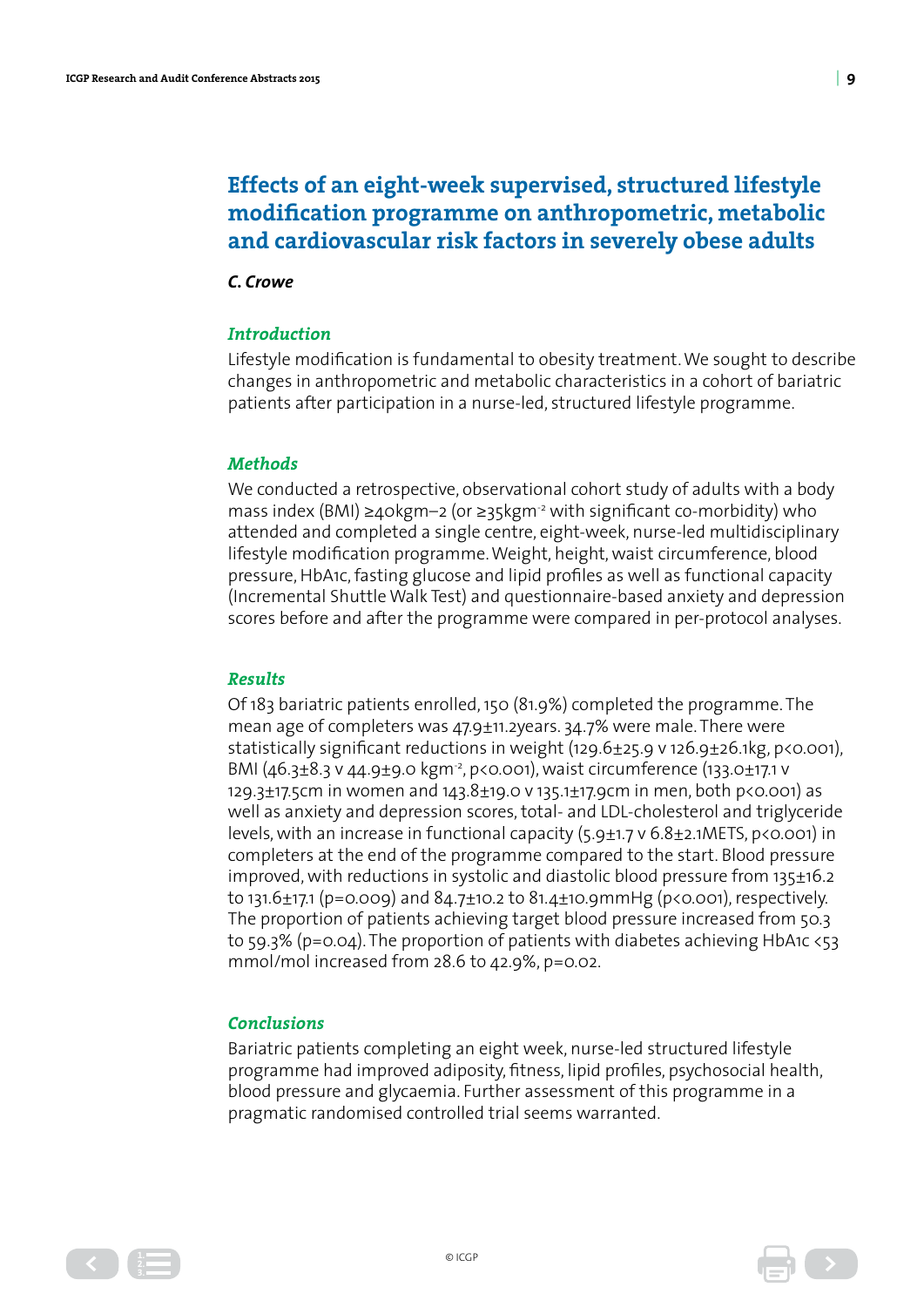# <span id="page-12-0"></span>**Illicit use of prescription medication among medical students in Ireland**

#### *M. Sweeney, K. Hanley, D. McGrath*

#### *Introduction*

There is increasing international concern about the nonmedical use of prescription medications. Nonmedical use is use without a prescription, in a way other than as prescribed or for the experience or feelings elicited. Research has shown that a significant minority of US college students misuse prescription medications, however much of the focus has been on the illicit use of stimulants traditionally used to treat Attention Deficit Hyperactivity Disorder (ADHD). Very little is known about prescription medication misuse in Irish medical students. This population will have ready access to prescribed medication during their professional life and the concern is that casual attitudes to the use of prescription medication developed in medical school could damage future medical careers. The aim of this study is to assess the prevalence of illicit use of prescription drugs among Irish medical students and to enumerate their motives.

# *Methods*

Online, anonymous, self-reported questionnaires were distributed to medical students in four Irish medical schools. Questionnaires assessed demographic details, the illicit use of 5 groups of medication (benzodiazepines, sleeping tablets, stimulants, beta-blockers and pain medication), frequency of use in the past 12 months and motives for use.

# *Results*

The response rate was 23% (n=744). 81% of respondents were aged between  $18 - 26$ years. 57% were female. 65% were from undergraduate medical schools. 26% had used prescription medications without a prescription at least once in their lifetime. Pain medications were the most frequently misused drug (12.5%) with sleeping and anxiolytic drug use reported at 6% and 5%, respectively. The most frequent motives reported were to help the student relax or sleep, to help with pain or to study.

# *Conclusions*

 $\left( \begin{array}{c} 1 \\ 2 \\ 3 \end{array} \right)$ 

There appears to be a small but significant number of Irish medical students partaking in nonmedical prescription drug use. These rates were similar to US research. This concerning use in medical school may have implications for future physicians' prescribing patterns and self-care. These findings demonstrate the need for medical schools to address the nonmedical use of prescription medication among students in order to educate about risk of dependence, professionalism in prescribing and self-care throughout a career in medicine.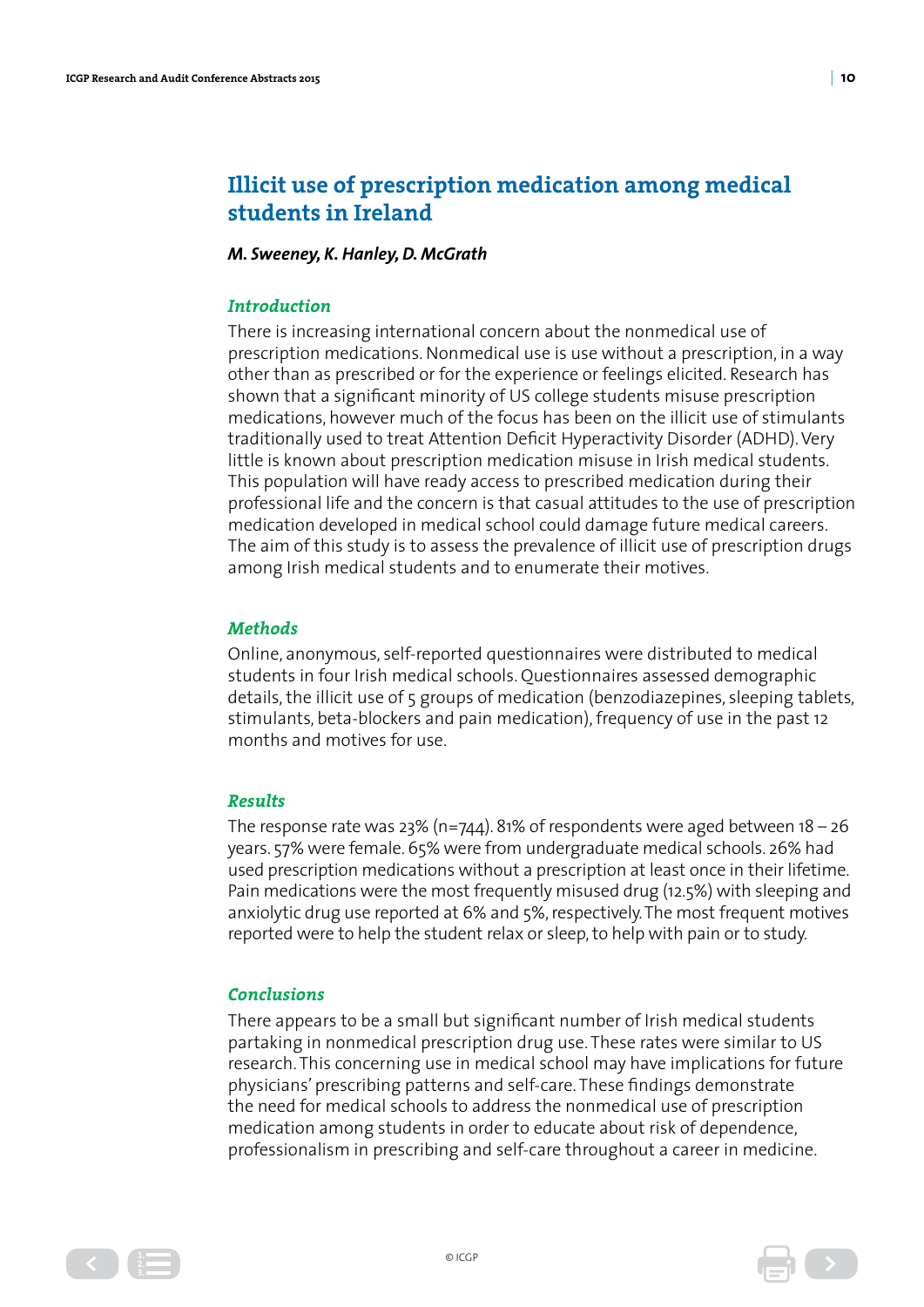# **Does an excision biopsy of cutaneous malignant melanoma in primary care adversely affect the patient outcome?**

#### *J. Kirwan, S. Doherty, Louise Jackman, Deirdre Dunne*

#### *Introduction*

Melanoma is the fifth most common invasive cancer in Ireland. Guidelines from the National Cancer Control Programme advise GPs to refer suspicious pigmented lesions intact. This differs from guidelines published in Australia and the USA.

#### *Aim*

To compare mortality rates between patients who have their initial diagnostic excisional biopsy performed in a hospital versus non-hospital setting.

#### *Methods*

Analysis of data from 7,116 cases of melanoma from the National Cancer Registry Ireland between 2002 and 2011. We examined individual variables which may affect outcome and compared these to survival. Finally we compared hospital and nonhospital excision, and compared these with survival, using a cox proportionate hazard model to adjust for previously identified significant variables.

#### *Results*

When comparing melanoma death between the hospital and non-hospital groups, the adjusted hazard ratio was 1.56 (95% CI= 1.08–2.26); (p=0.02), indicating a non-inferior outcome for the melanoma cases initially treated in the non-hospital group, after adjustment for significant covariates.

#### *Conclusions*

This study suggests that an initial excision biopsy can be carried out safely in general practice with no adverse outcomes to the patient.

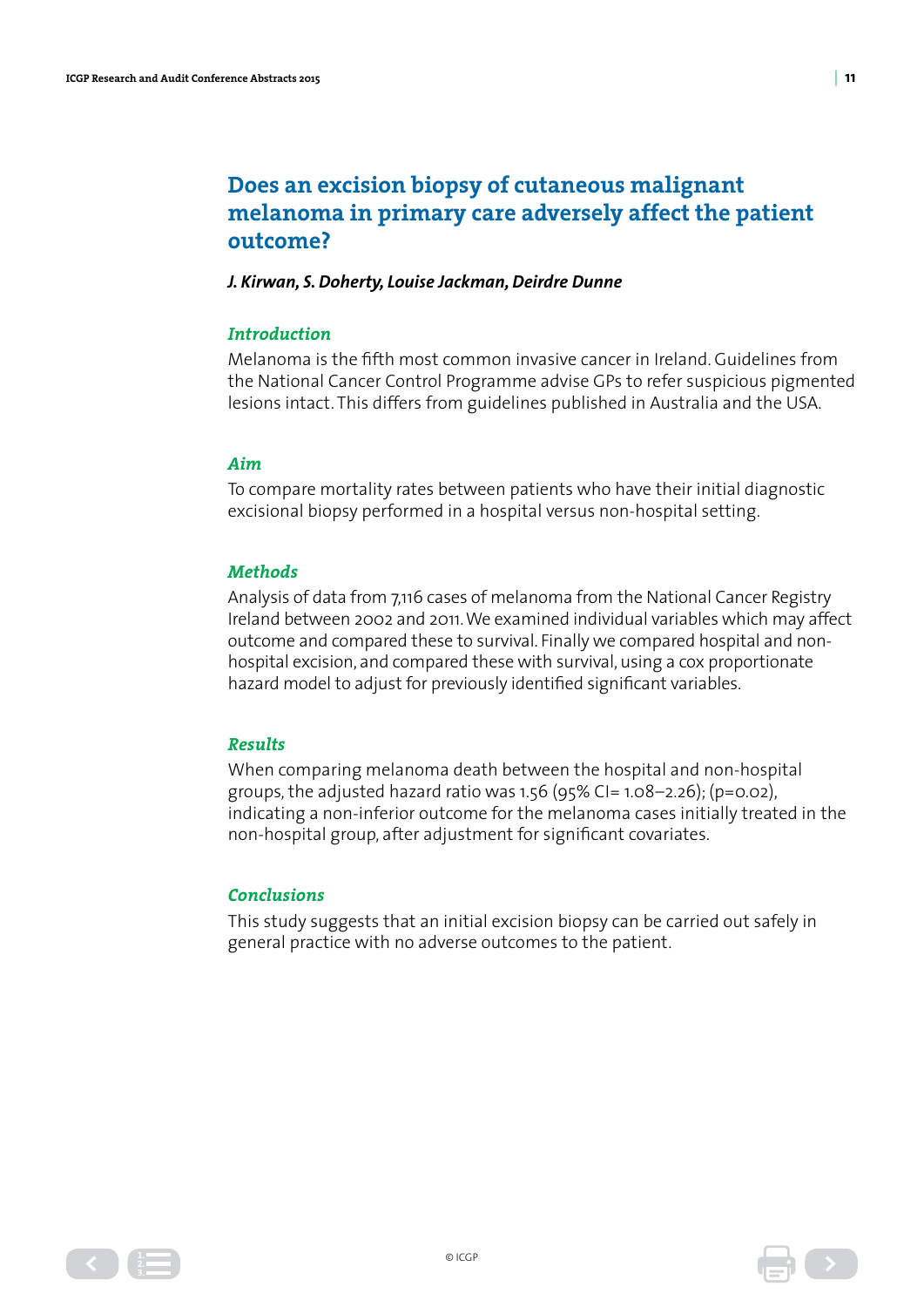# <span id="page-14-0"></span>**A primary care audit of inappropriate non-steroidal anti-inflammatory prescription in patients with chronic kidney disease**

#### *D. Keohane, T. Dennehy, B. Daly, E. Shanahan*

#### *Introduction*

The primary aim of this audit was to reduce the inappropriate prescribing of non-steroidal anti-inflammatories in those with chronic kidney disease (CKD). The prevelance of CKD rises to 16.7% over 50 years of age. Once diagnosed, the management of CKD involves delaying progression to end stage renal failure and preventing complications. It is well established that NSAIDs have a negative effect on kidney function primarily by prostaglandin inhibition and reduced renal plasma flow as well as their propensity to cause acute interstitial nephritis. Consequently, all nephrology consensus groups including the National Kidney Federation suggest avoiding NSAIDs in CKD.

# *Methods*

Our criteria included all patients of the practice with a known risk factor for CKD documented in their patient records (known renal disorder, diabetes mellitus, hypertension, etc.). This "at risk" group was further refined to include those with an estimated glomerular filtration rate of <60ml/min per 1.73m2 (stage 3 CKD or greater). Phase one of the study analysed how many instances of NSAID prescription had occurred in this group over the preceeding three months. The intervention involved the creation of an automated alert on each "at risk" patient record if NSAIDs were prescribed as well discussing the rationale with practice staff. The re-audit phase occurred three months post intervention.

# *Results*

728 patients were deemed "at risk" of CKD and 158 of these were found to have an eGFR<60ml/min. In phase one, 10.2% (n=16) of the "at risk" group had received an NSAID in the preceding 3 months and in total 6.2% were receiving NSAIDs on repeat prescription. Phase two post intervention revealed a significant 75% reduction in the total number of NSAIDs prescribed and a 90% reduction in repeat NSAID prescription.

# *Conclusions*

 $\left( \begin{array}{c} 1 \\ 2 \\ 3 \end{array} \right)$ 

This effective audit design achieved its primary aim by significantly reducing NSAID prescription in those at risk of CKD progression. It also created a CKD register in the practice and an enduring medication alert system for individuals at risk of nephrotoxic NSAID prescription. We now have a safe, reliable and efficient process for reducing morbidity and mortality, improving quality of life and easing the associated health burden of CKD.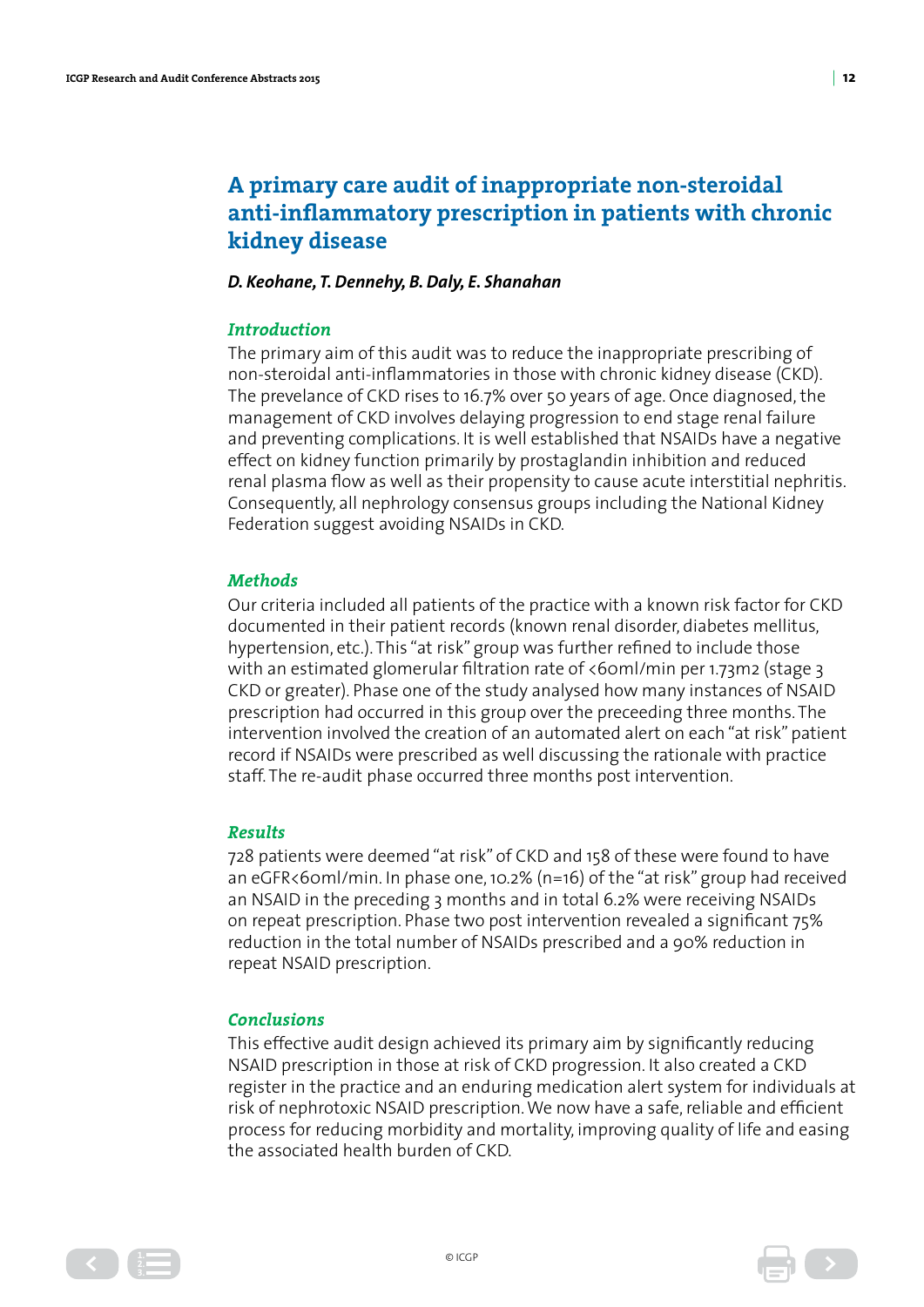# <span id="page-15-0"></span>**How acrochordons predict metabolic characteristics and their response to structured lifestyle modification. The STAMP study cohort**

#### *C. Crowe*

# *Introduction*

Acrochordons are a recognised feature of insulin resistance, but the extent to which they predict an adverse metabolic profile or the response to structured lifestyle modification in severely obese adults is not known.

# *Aims*

We sought to quantify prospectively differences in anthropometric and metabolic characteristics of severely obese adults with acrochordons versus none and to determine whether the presence of acrochordons predicted the response to an eight week structured lifestyle programme.

# *Methods*

Weight, height, blood pressure, fasting glucose and lipid profiles and a detailed dermatological assessment were conducted in a cohort of bariatric patients undergoing the Croi Clann structured lifestyle modification programme. Baseline differences between those with and without acrochordons were measured using a two-sample t-test, while differences in the response to the lifestyle intervention were quantified using linear regression.

# *Results*

100 bariatric patients (mean age 50±11.4 years, 31% male) were enrolled. Those with acrochordons were heavier but also taller, with lower BMI and had higher HbA1c and blood pressure as expected. The intervention led to improvements in fitness and adiposity overall, but these improvements were greater in those with acrochordons although they were not statistically significantly higher.

# *Conclusions*

In severely obese adults, acrochordons are an important marker of metabolic adversity and may predict the response to a lifestyle modification-programme.

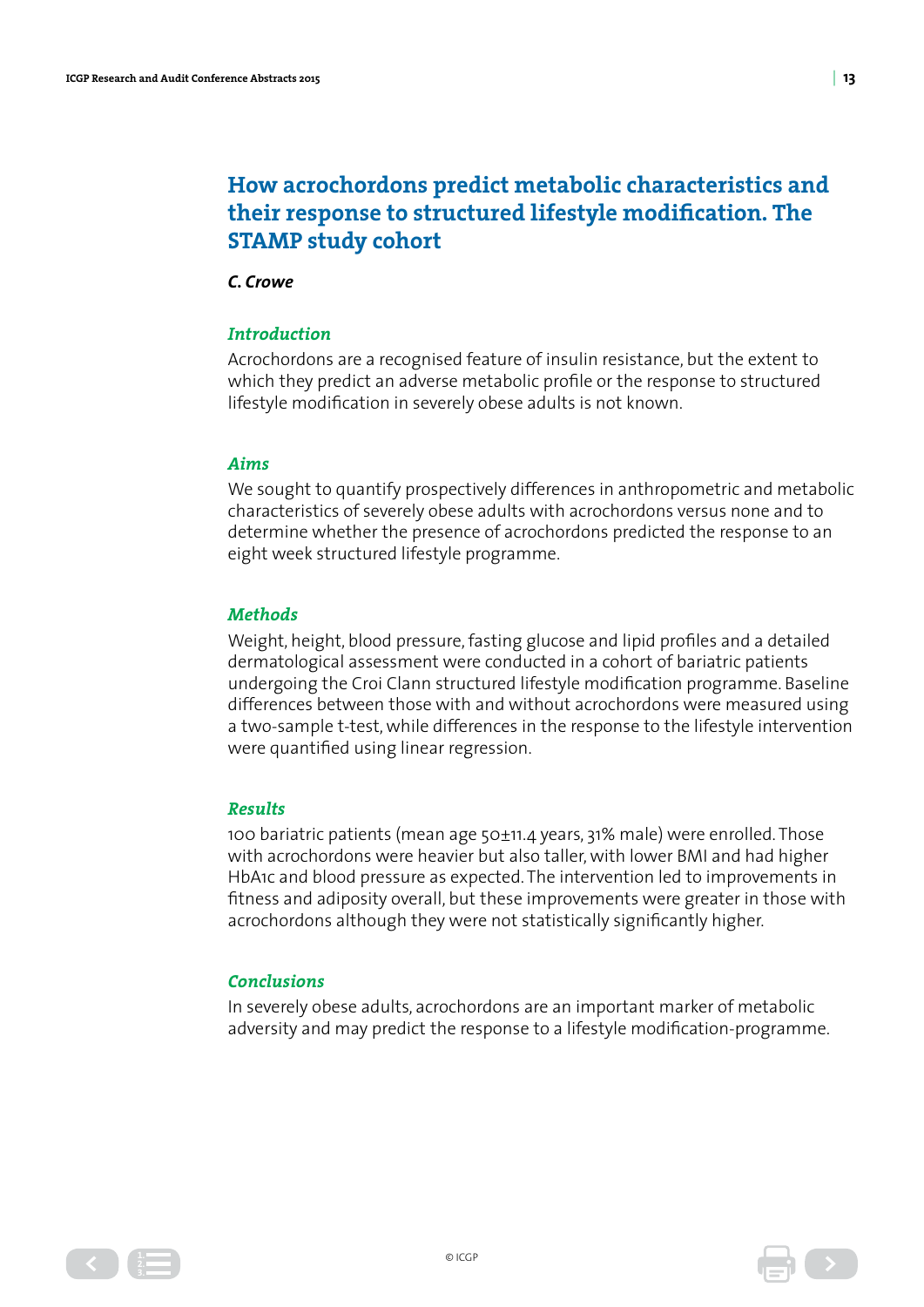# <span id="page-16-0"></span>**Audit on the management of anaemia in pregnancy in Stranorlar Health Centre, Co. Donegal**

#### *K. Kyne, J. Sweeney, K. Hanley, B. Forkan*

# *Introduction*

Anaemia in pregnancy affects 1 in 7 pregnant women in Ireland. 85% of cases are due to iron deficiency. Anaemia in pregnancy is defined as haemoglobin <11g/dl in the first trimester and haemoglobin <10.5 g/dl in the second trimester. Anaemia in pregnancy is associated with low birth weight babies and preterm labour. The audit was based on UK guidelines on the management of iron deficiency in pregnancy (British Committee for Standards in Haematology) and NICE clinical guideline 62 – Antenatal Care.

# *Methods*

Identified the practice population size, which was 6,000. The sample used for the audit was all pregnant women in the practice over a 12-month period from 1/7/13– 1/7/14 in Stranorlar Health centre (80 women). Socrates was the practice software used and the data was analysed on an Excel data sheet.

- **•** The data collected from patients electronic records included:
- **•** The number of haemoglobin checks during the pregnancy
- **•** Proportion who had at least 2 haemoglobin checks
- **•** The gestational period of the 1st and 2nd haemoglobin check (1st check prior to 12 weeks, 2nd haemoglobin prior to 30 weeks gestation)
- **•** Percentage of women who had iron and ferritin studies
- **•** Percentage of women who were prescribed iron in pregnancy
- **•** Proportion of women who were on iron appropriately

#### *Results*

Booking Hb: 96% of patients had a booking Hb. The average booking Hb was 12.8.Hb at 24–28 weeks gestation: 55% had a Hb done between 24–28 weeks gestation. 37% had a Hb done outside that period. Average second Hb done during pregnancy was 11.5. In total, 12.5% were diagnosed with anaemia in keeping with the national anaemic stats in keeping with the incidence of anaemia in pregnancy. 3 patients were diagnosed at booking visit and 7 patients were diagnosed at 24–28 weeks with anaemia. 21% of patients were on iron supplements. 40% of anaemic patients were on iron supplements.

#### *Conclusions*

FBC to be checked at booking and again at 24–28 weeks. Iron supplements to be given if haemoglobin <11 in the first trimester or <10.5 at 24–28 weeks gestation. Repeat FBC two weeks after starting iron. Routine iron supplements are not recommended for non-anaemic patients. Only select patients need iron/ferritin studies done.

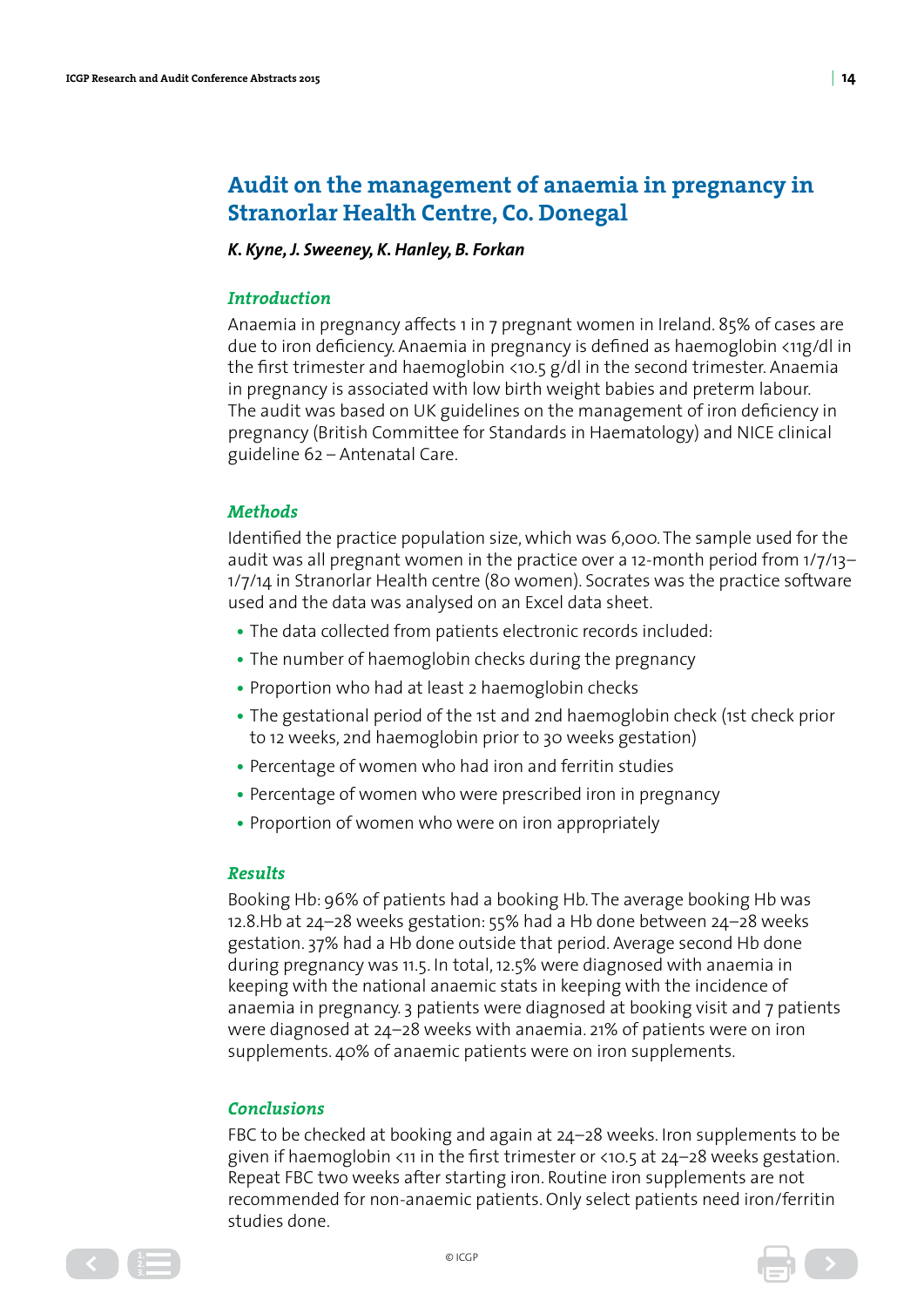# <span id="page-17-0"></span>**Influenza vaccine uptake among pregnant women during flu season in a rural practice – audit**

*K. Loganathan, P. Halligan, G. Maguire*

#### *Introduction*

Influenza is responsible for significant morbidity and mortality in pregnant women. Pregnant women have higher rates of influenza-related morbidity and mortality due to immunological and physiological alterations that occur during pregnancy that affect cardiorespiratory and other major organs. According to HSE guidelines, all pregnant women should get an influenza vaccine.

# *Methods*

We generated a list of all pregnant women during the 2013/2014 influenza season using the Helix Practice Manager. We studied the consultation record, immunisation record and maternity protocol for each patient, looking for any documentation of discussion between the doctors and patient with regards to influenza vaccination. Following the above review, we had a practice discussion with regards to changes that could be implemented to improve vaccination uptake. This included placing patient posters in the waiting room and at the reception area, having the HSE vaccination leaflet displayed and placing reminder posters in the doctors and nurses rooms. The practice nurses then initiated a system of SMS messaging all eligible pregnant women to alert them that the influenza vaccine was available in the practice. The vaccination period was October to the end of April. All the data were recorded on an Excel spread sheet.

#### *Results*

There were 44 pregnant women eligible in the 2013/2014 group and 40 pregnant women in the 2014/2015 group. There was an almost equal mix between GMS and private patients. In 2013/2014, only 8 out of 44 pregnant women had the influenza vaccine. Since the intervention was put in place, the uptake of the influenza vaccine increased by 32% in 2014/2015.

With regards to the documentation rate, there was a 100% documentation rate in 2014/2015 compared to 10% in the 2013/2014 season which was a very significant improvement.

#### *Conclusions*

There was a 32% increase in influenza vaccination uptake since the introduction of posters, reminders and the online messaging system. This uptake is in line with the international standards. There were also better documentation records between the doctor and patient. The audit showed that even relatively simple, low cost interventions can produce an increase in vaccination uptake among this patient cohort.

© ICGP

 $\left( \begin{array}{c} 1 \\ 2 \\ 3 \end{array} \right)$ 

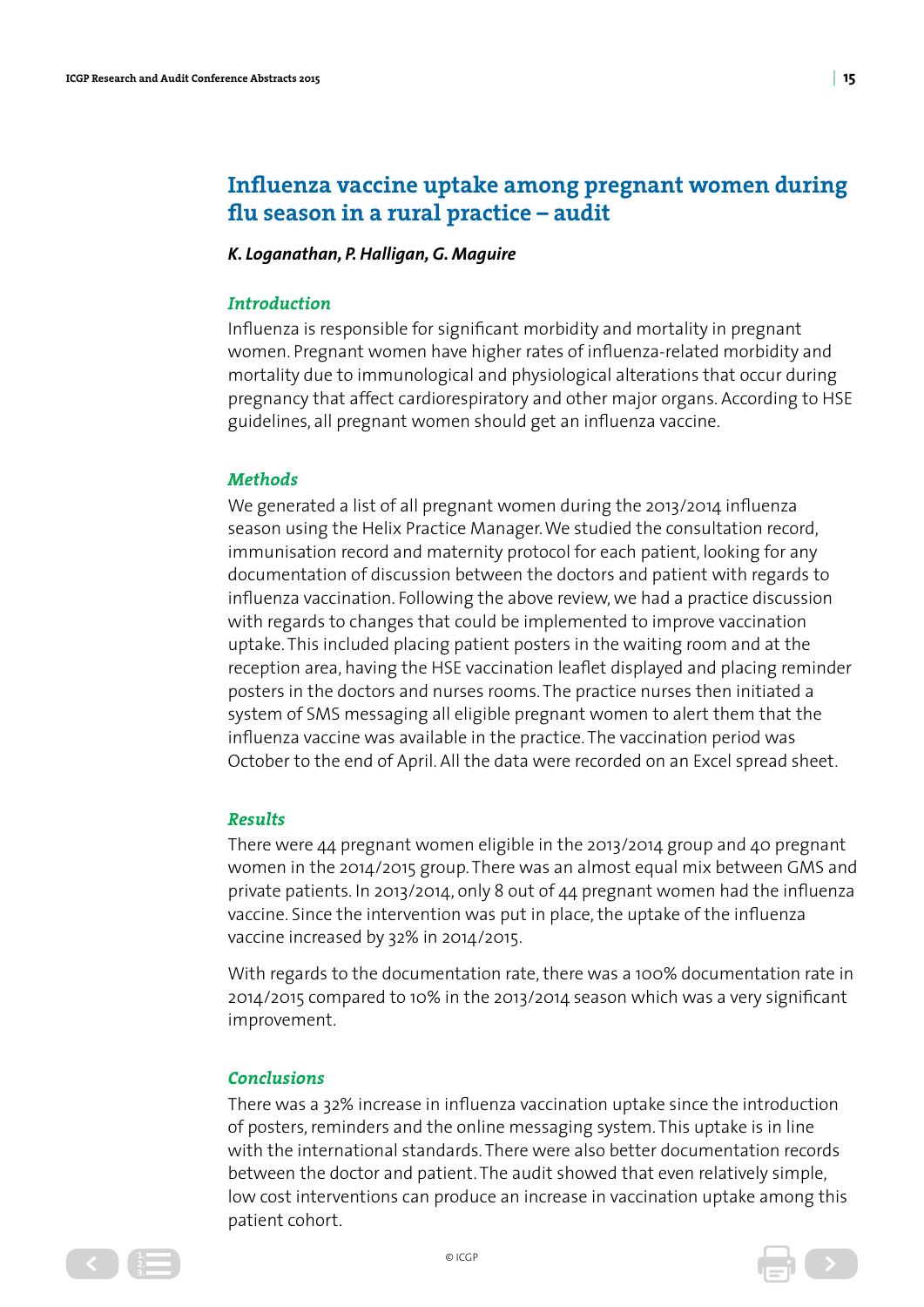| <b>APPLICANTS NAME</b>                 | <b>STUDY TITLE</b>                                                                                                                                              |  |  |
|----------------------------------------|-----------------------------------------------------------------------------------------------------------------------------------------------------------------|--|--|
| Dr Ciara Curran                        | Measuring safety climate in Irish general practice using a<br>safety climate survey                                                                             |  |  |
| <b>Dr Claire Collins</b>               | Post placement inter-country adoption study                                                                                                                     |  |  |
| Dr Mary Mc Donnell-<br><b>Naughton</b> | An examination of "social capital" and the older person in the<br>midlands of Ireland                                                                           |  |  |
| Dr Miriam Daly                         | Gonorrhoea diagnosis and management in primary care<br>study                                                                                                    |  |  |
| <b>Ms Louise Keating</b>               | A randomised controlled trial of multimodal physiotherapy<br>for patients with acute/sub-acute radiculopathy                                                    |  |  |
| <b>Dr Tomas Barry</b>                  | The experience of drug overdose among service users at a<br>satellite addiction centre                                                                          |  |  |
| Dr Andrew O'Regan                      | Communication between primary and secondary care: a<br>study of referral and discharge letters                                                                  |  |  |
| Dr Margaret O'Riordan                  | Accreditation research project on minor surgery service<br>delivery in general practice                                                                         |  |  |
| <b>Dr Patrick Redmond</b>              | Medication reconciliation - unintentional discontinuation of<br>long term medication post hospitalisation                                                       |  |  |
| <b>Ms Edel Birrane</b>                 | Theory of planned behaviour as a predictor of referrals to<br>child and adolescent psychology services, in primary and<br>continuing community care in Co. Mayo |  |  |
| Dr Jan Klimas                          | Better Addiction Medicine Education for Doctors (BEAMED)                                                                                                        |  |  |
| <b>Ms Olga Tummon</b>                  | Factors that would encourage GP trainees to take part in<br>research                                                                                            |  |  |
| <b>Mr Christopher Carew</b>            | Investigation into the benefits of swimming for asthmatics<br>compared with other sports/activities                                                             |  |  |
| <b>Dr Des Crowley</b>                  | Evaluate the attitudes of Irish general practitioners to the<br>decriminalisation and medical use of cannabis                                                   |  |  |
| <b>Dr Elaine Lee Murphy</b>            | Irish GP trainers experience of the GP trainer - Trainee 1:1<br>tutorial as an educational tool; a qualitative semi-structured<br>interview study               |  |  |
| Dr Fiona O'Reilly                      | The impact of a structured module in social medicine on<br>the attitudes and perspectives of GP trainees towards<br>marginalised groups                         |  |  |
| <b>Dr Michal Molcho</b>                | Health inequalities in childhood cancer survivors                                                                                                               |  |  |
| <b>Ms Amy Moriarty</b>                 | The training needs and attitudes of general practitioners and<br>general practitioners in training towards young people who<br>self-harm                        |  |  |
| <b>Prof Anne MacFarlane</b>            | Evaluation of innovative service provision in dementia care in<br>the community                                                                                 |  |  |
| <b>Prof Susan Smith</b>                | OPTI-SCRIPT: OPTImising PreSCRIbing for Older People in<br>Primary Care, a clusTer randomised controlled trial and health<br>economic analysis                  |  |  |
| Dr Maria Murphy                        | Exploring the factors which influence antibiotic prescribing<br>in the management of acute respiratory tract infections by<br>general practitioners in Ireland  |  |  |

# <span id="page-18-0"></span>**ICGP research ethics approved projects 2015**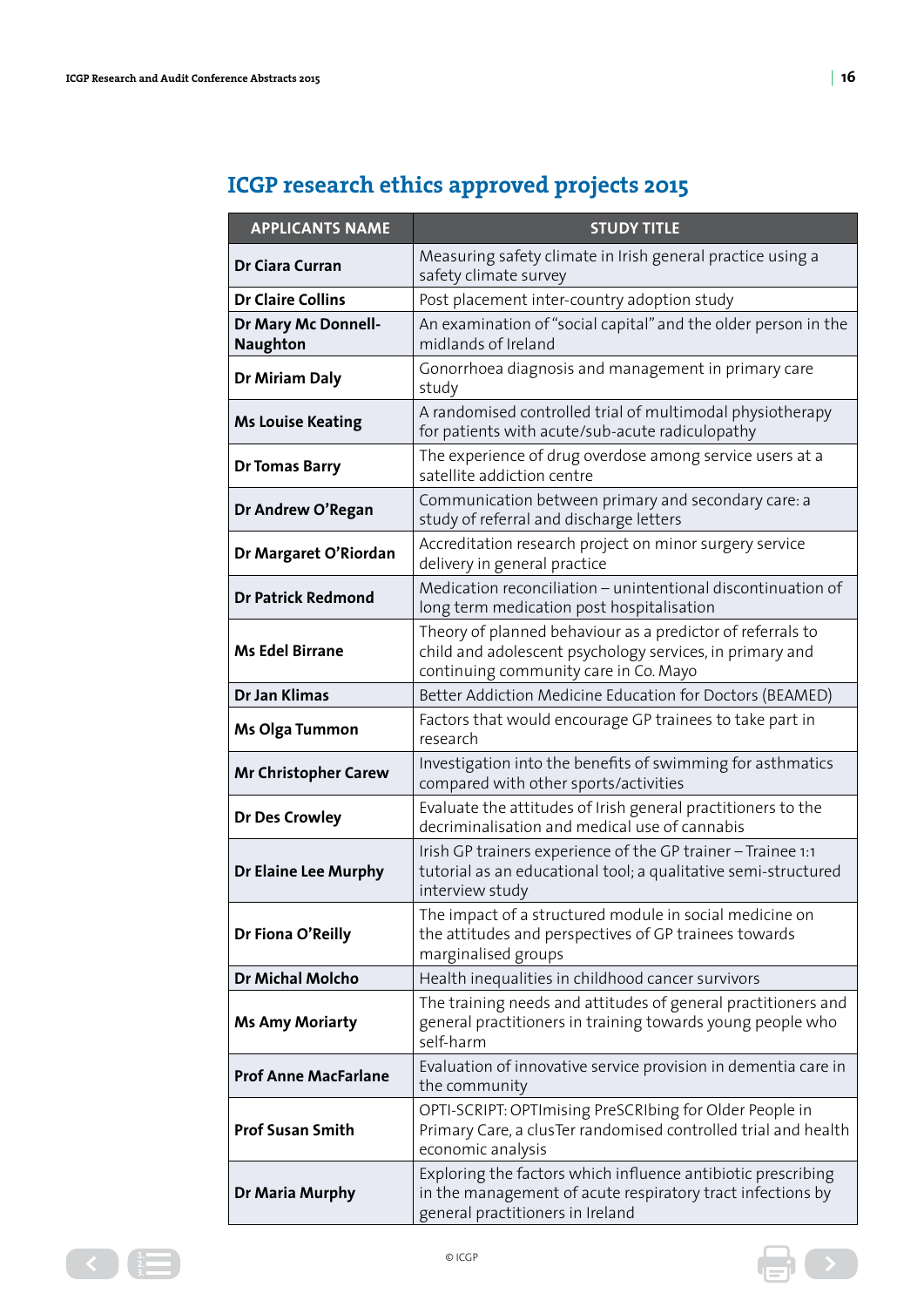# <span id="page-19-0"></span>**Projects approved for funding under the ICGP Research and Education Foundation 2015**

| <b>APPLICANTS NAME</b>     | <b>STUDY TITLE</b>                                                                                                                                                         |  |
|----------------------------|----------------------------------------------------------------------------------------------------------------------------------------------------------------------------|--|
| <b>Dr Tommy Fitzgerald</b> | Attitudes to exercise and weight gain in the antenatal period<br>in an Irish general practice setting                                                                      |  |
| <b>Prof Andrew Murphy</b>  | The prevalence, impact and cost of chronic non-cancer pain<br>(PRIME) study: 6 year follow-up (PRIME-6)                                                                    |  |
| Dr Aine O'Connell          | Pertussis vaccination during pregnancy, current practice and<br>attitudes of general practitioners in the west of Ireland                                                  |  |
| <b>Dr Alan Devine</b>      | The level of preparedness among early years' service<br>providers for the management of seizures amongst children<br>attending their service                               |  |
| Dr Aoife Kiely             | Satisfaction rates with the current Special Type Consultation<br>(STC) reimbursement scheme among general practitioners in<br>the west of Ireland - a mixed methods survey |  |
| <b>Dr Blaire Mulvey</b>    | The attitudes towards methadone prescribing in primary care<br>of GPs working in Co. Wexford, Ireland - a qualitative study                                                |  |
| Dr Andrew O'Regan          | Extended General Practice Placements (EGPP): Do they<br>facilitate the breadth and depth of the student experience?                                                        |  |
| Dr Caroline Delany         | Study of parents' knowledge and understanding of risk<br>factors for bone health in children/teens aged 8-16 in the<br>Gorey area                                          |  |
| <b>Dr Mark Hudson</b>      | Single blind randomised controlled trial evaluating the effect<br>of patient education to reduce re-consultation with acute<br>bronchitis                                  |  |
| Dr Ruth Hallissey          | Factors that influence the uptake of influenza and pertussis<br>vaccination during pregnancy from the perspective of<br>patients in the south east of Ireland              |  |
| Dr Sarah Flannery          | Best Evidence in Medical Education Systematic Review to<br>determine the most effective teaching methods that develop<br>reflection in the medical student                 |  |
| <b>Dr Tomas McGuinness</b> | Point of care testing in the west of Ireland: Testing who?                                                                                                                 |  |
| <b>Prof Brian Cleary</b>   | Maternal influenza vaccination research study                                                                                                                              |  |

# **Travel Bursaries 2015**

| <b>CONFERENCE</b>                                                | <b>APPLICANT'S NAME</b>    |
|------------------------------------------------------------------|----------------------------|
| WONCA Rural Health Conference, Dubrovnik                         | Dr Ciaran O'Fearraigh      |
| 2015 World Congress of Medicine and Health in Sport, Los Angeles | Dr Nathan Wall             |
| 2015 World Congress of Medicine and Health in Sport, Los Angeles | <b>Dr Tommy Fitzgerald</b> |
| WONCA Europe 2015 Conference, Istanbul                           | <b>Dr Patrick Redmond</b>  |
| WONCA Europe 2015 Conference, Istanbul                           | <b>Dr Niall Maguire</b>    |